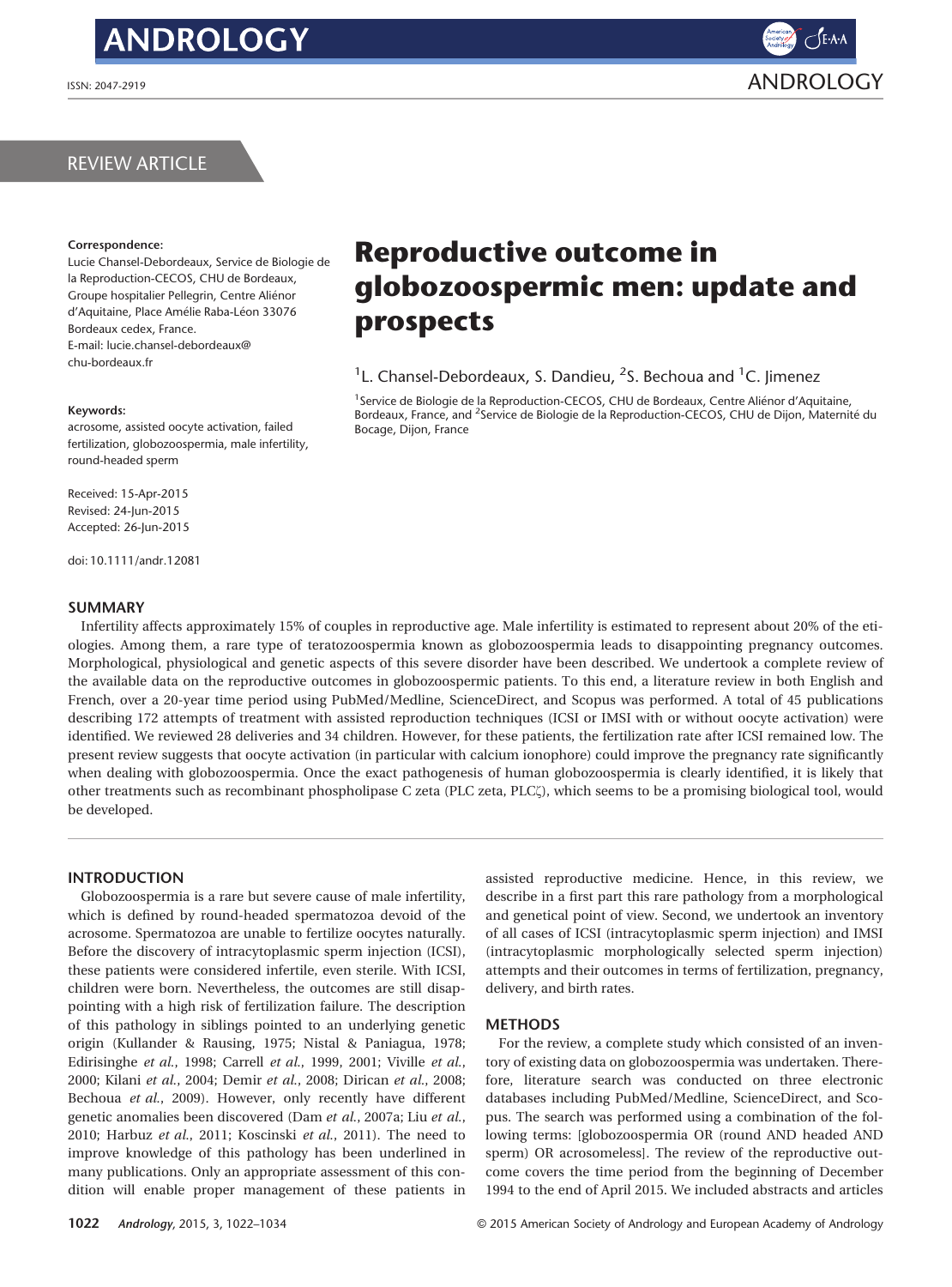written in both French and English which dealt with the features and pathogenesis of acrosomeless spermatozoa.

We focused on publications where patients were diagnosed with total globozoospermia (complete teratozoospermia observed on light microscopy with 70–100% round-headed sperm). Spermatozoa were either acrosomeless or presented a rudimentary acrosome.

A total of 45 publications were selected and included in our review of the reproductive outcome. The following were excluded from the review:

- Publications reporting pregnancies after assisted reproductive technology (ART) in partial globozoospermia (Carrell et al., 2001; Dam et al., 2012).
- Publication reporting pregnancies in non-homogeneous groups (partial and total globozoospermia mixed together) (Kuentz et al., 2013).
- Intrauterine insemination, conventional in vitro fertilization and subzonal sperm microinjection (SUZI) attempts.

### RESULTS

### Globozoospermia

During spermiogenesis, many abnormalities can occur in the acrosome, the nucleus or the flagella. Lack of acrosome is associated with a rare but severe type of infertility defined as globozoospermia.

It is a genetic pathology which causes severe male infertility. The first optical microscopic observation of round-headed spermatozoa was performed by Meyhöfer (1965). Schirren et al. (1971) and Holstein et al. (1973a,b) clarified the ultrastructural characteristics of these spermatozoa by electron microscopy and identified the lack of acrosome leading to round-headed spermatozoa (Holstein et al., 1973a). The name 'globozoospermia' was introduced by Wolff et al. (1976).

Since the first description, the incidence of globozoospermia has been stable, hovering around 0.1% of the infertile men (Holstein et al., 1973a). Analysis of the spermatozoa of fertile males revealed a small proportion of round-headed spermatozoa (0.5%). However, in infertile patients, this percentage was found to be higher (2.3%  $\pm$  0.5; n = 114 infertile males vs. 0.5%  $\pm$  0.1;  $n = 60$  fertile males; Kalahanis et al., 2002). In case of total globozoospermia, patients displayed primary infertility. However, two spontaneous abortions were reported in a couple before 3 years of involuntary childlessness but no paternity test was performed (Arrighi et al., 1980; review in Dam et al., 2007b).

Overall, men with globozoospermia have normal physical and mental development, normal clinical features and a normal hormonal status (Pedersen & Rebbe, 1974; Kullander & Rausing, 1975; Anton-Lamprecht et al., 1976; Weissenberg et al., 1983; Lalonde et al., 1988; Von Bernhardi et al., 1990; Dale et al., 1994; Bourne et al., 1995). For some patients, varicocoeles, orchidectomy, epididymitis, with no link to the severity of the teratozoospermia, were reported. No recurrent chromosome abnormalities were stated in globozoospermia (Dam et al., 2007b). In the literature, all the globozoospermic patients analyzed ( $n = 46$ ) were normal except one who had a mosaic Down syndrome (Kim et al., 2001).

The first electron microscopic observation indicated an absence of the acrosome and the presence of a rounded nucleus (Holstein et al., 1973a,b; Fig. 1). These two criteria were

Figure 1 Representative view of globozoospermic spermatozoa. (A) Shorrstained round-headed spermatozoa. Magnification with the oil immersion,  $\times$ 100. (B) Transmission electron microscopy showing one acrosomeless spermatozoon.



considered as the main characteristics of globozoospermia. Thereafter, other abnormalities were described (Holstein et al., 1973b; Pedersen & Rebbe, 1974; Anton-Lamprecht et al., 1976; Baccetti et al., 1977; Nistal & Paniagua, 1978; Syms et al., 1984; Jeyendran et al., 1985; Lalonde et al., 1988; Aitken et al., 1990; Escalier, 1990; Singh, 1992) such as:

- lack of post-acrosomal cap
- abnormalities in nuclear membrane
- presence of coiled flagella
- abnormalities in nuclear maturation and in chromatin condensation
- disorganization of mitochondria in the transitional piece
- abnormalities in the axoneme
- presence of cytoplasmic rest.

The classification of globozoospermia based on morphological characteristics and the percentage of round-headed spermatozoa is not consensual. Two phenotypes have been established by Anton-Lamprecht et al. (1976). The first one utilized the classification of Schirren et al. (1971) which corresponds to 100% round-headed spermatozoa with spherical nucleus and a lack of acrosome. The second one described, with optical microscopy, 80% round-headed spermatozoa and with electron microscopy, the presence of cytoplasmic rest around the nucleus and the acrosome. Hence, two terms were suggested: globozoospermia type 1 for the first classification and globozoospermia type 2 for the second one (Anton-Lamprecht et al., 1976).

Two forms of globozoospermia were also described by Singh (1992). Type 1 was the complete form described by Schirren et al. (1971) with 100% round-headed spermatozoa without acrosome, enzymes, and post-acrosomal cap. These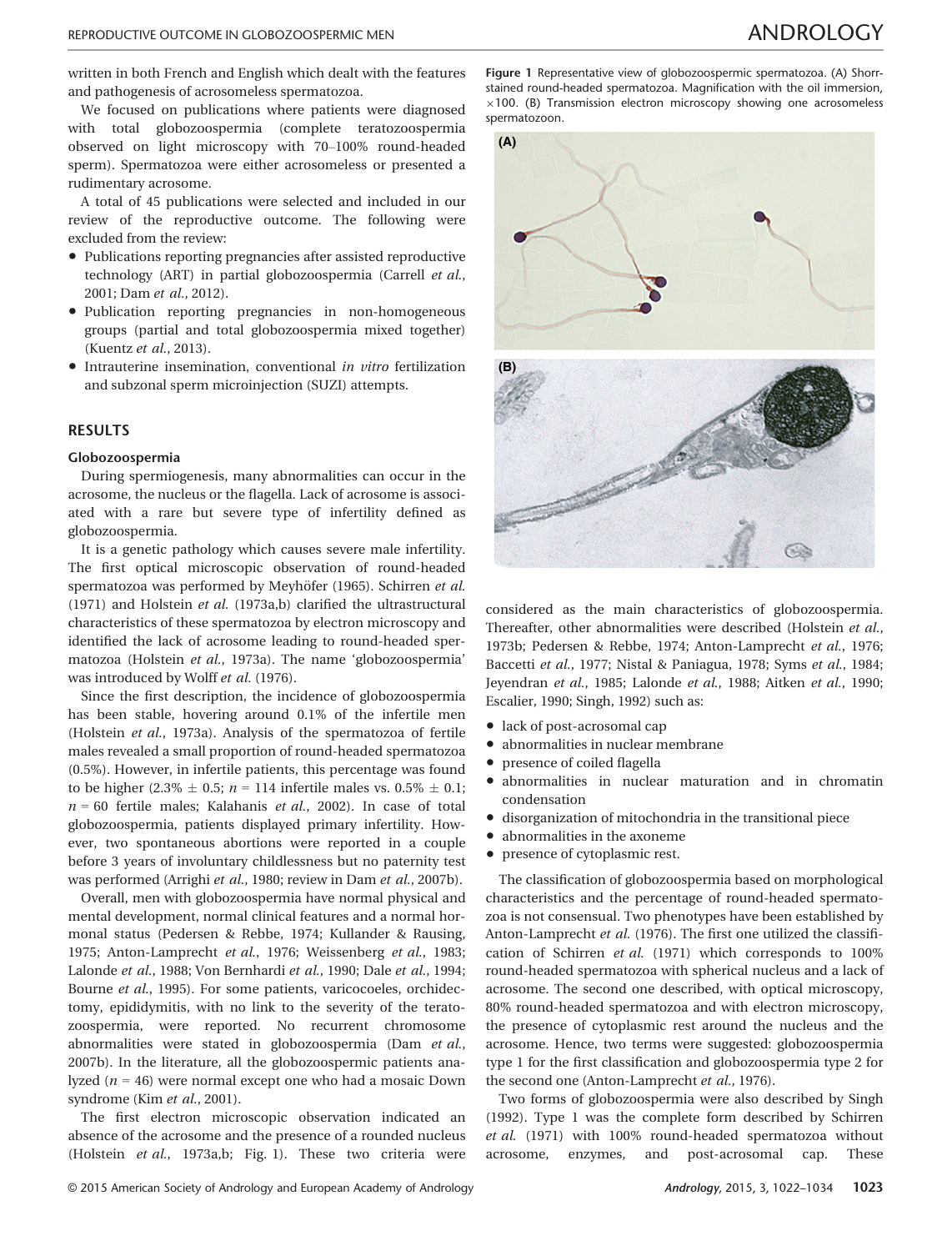spermatozoa were unable to fertilize oocytes and patients were sterile. Type 2 gathered together spermatozoa with reduced acrosomal equipment and sometimes spermatozoa with other morphological abnormalities but capable of fertilizing an oocyte (Singh, 1992).

Despite these classifications, in some studies (Pedersen & Rebbe, 1974; Tyler et al., 1985; Lanzendorf et al., 1988; Coetzee et al., 2001), optical microscopy did not show a round head for all spermatozoa, whereas consistent absence of acrosome was described with electron microscopy. In other studies (Syms et al., 1984; Carrell et al., 1999), only spermatozoa with round head were devoid of the acrosome. Finally, even if cells were not round, acrosome could be either absent or be really abnormal (Flörke-Gerloff et al., 1984; Rybouchkin et al., 1996; Carrell et al., 2001; Larson et al., 2001). These differences reflect an important phenotypic variability resulting from maturation abnormalities during spermiogenesis (Anton-Lamprecht et al., 1976).

Apart from complete and homogeneous forms (100% of round-headed and acrosomeless spermatozoa), partial forms exist in which patients present 20–60% of round-headed spermatozoa (Holstein et al., 1973b). Therefore, a simplified classification was suggested. Hence, partial globozoospermia was defined when less than 100% of spermatozoa were round-headed and acrosomeless. Partial globozoospermia is characterized by oval sperm cells with distinctive malformations to the sperm head matrix compared with normozoospermia, but normal sperm cells are also found (Dam et al., 2011).

Many hypotheses to explain the absence of the acrosome and the abnormal form of sperm head in globozoospermia have been put forward. Holstein et al. (1973b) studied testicular biopsy and indicated that proacrosomal vesicles develop apart from the nucleus and stay in the cytoplasm before being integrated in Sertoli cells during sperm release from the germinal epithelium. In addition, acrosome production is disrupted but flagella construction is normal in most of the spermatids. Without the acrosome anchored on the nucleus, the sperm head remains spherical. Holstein et al. (1973b) did not describe any alteration in the nucleus suggesting that chromatin condensation was independent of acrosome malformation.

Similarly, Baccetti et al. (1977) observed an incomplete development of the acrosome with the acrosomal vesicle attached to the nuclear membrane which will degenerate subsequently in the late spermatid stage. Moreover, a hypoplasic aspect of the Golgi apparatus was found and was suggested as being a possible cause of malformation of the acrosome (Baccetti et al., 1977). Indeed, acrosome biogenesis is impaired and leads to either an abnormal acrosome or to a totally absent acrosome. To evaluate the acrosome, biologists can focus on the spermocytogram but only electron microscopy allows a direct and precise assessment of the acrosome. In common practice, it is hard to implement such a technique. Thus, the integrity of the acrosome can be monitored more readily by the use of peanut agglutinin labeling: an intact acrosome exhibits a uniform fluorescence. Anti-CD46 labeling consists in visualizing the inner acrosomal membrane by a monoclonal antibody: fluorescence is detected after the acrosomal reaction.

Previous studies have described cytoskeletal abnormalities such as the absence of calicin, a cytoskeletal protein known to play a role in the interaction between the nucleus, acrosome, and the plasma membrane (Escalier, 1990; Courtot, 1991). The absence or deficiency of cytoskeletal proteins would be responsible for: (i) absence of nuclear elongation, (ii) absence of the post-acrosomal cap, and (iii) acrosomal abnormalities (Escalier, 1990).

We now focus on the other semen parameters in globozoospermic patients. An important heterogeneity in volume, concentration, and motility was observed in a study including 72 cases of globozoospermia (Dam et al., 2007b). Aside from asthenozoospermia, the other semen parameters were within normal ranges (Dam et al., 2007b). Sperm capacitation in globozoospermic patients was similar to that in fertile patients (Aitken et al., 1990). Nevertheless, primary infertility found in most cases proves the incapacity of spermatozoa to fertilize spontaneously. Unlike the spermatozoa of fertile men, round-headed spermatozoa cannot bind to the plasma membrane and so are unable to fuse with the oocyte. The failure of SUZI has confirmed these observations (Lundin et al., 1994; Trokoudes et al., 1995). However, once injected in the hamster oocyte, a male pronucleus was formed and the decondensation of sperm nucleus was not impaired (Lanzendorf et al., 1988). So, spermatozoa without acrosome can initiate fertilization once injected in the oocyte, which gives hope to treat patients with globozoospermia.

Morphological alterations could be associated with abnormalities of chromatin structure, DNA, and cytogenetic defects. Hence, chromatin condensation, DNA fragmentation, and aneuploidy were evaluated. Overall, it has been demonstrated that round-headed spermatozoa have more histones and less protamines than normal spermatozoa (Blanchard et al., 1990; Yassine et al., 2015). The percentage of spermatozoa with immature chromatin is higher (Vicari et al., 2002; Gatimel et al., 2013; Vozdova et al., 2014) and DNA fragmentation increased. In 14 publications, 24 of 29 cases showed an increase in the fragmentation index compared with fertile patients (from a slight increase to a 100-fold increase compared with control values). The terminal uridine nick-end labeling assay was used in 10 studies and other techniques in the remaining four studies (Baccetti et al., 1996; Larson et al., 2001; Vicari et al., 2002; Tejera et al., 2008; Egashira et al., 2009; Taylor et al., 2010; Brahem et al., 2011a,b; Perrin et al., 2011, 2013; Sermondade et al., 2011; Zhioua et al., 2011; Gatimel et al., 2013; Vozdova et al., 2014; Yassine et al., 2015). Concerning the aneuploidy rate, comparison between studies was difficult to perform. Controversial results were obtained with either no relationship between globozoospermia and aneuploidy (Viville et al., 2000; Vicari et al., 2002; Morel et al., 2004; Schmiady et al., 2005) or an increased frequency of aneuploidy in globozoospermia (Carrell et al., 1999; Perrin et al., 2011, 2013; Vozdova et al., 2014). Using fluorescence in situ hybridization (FISH) analysis, aneuploidy was found increased in 60% of cases for at least one chromosome studied. The chromosomes concerned were mainly chromosomes 8, 13, 15, 16, 18, 21, X, and Y (Carrell et al., 1999, 2001; Martin et al., 2003; Morel et al., 2004; Ditzel et al., 2005; Moretti et al., 2005; Strassburger et al., 2007; Tejera et al., 2008; Brahem et al., 2011a,b; Perrin et al., 2011, 2013; Vozdova et al., 2014).

### Globozoospermia, a genetic disease

In mice, genetic studies have demonstrated that mutation of at least 13 genes, including Gopc (Golgi-associated PDZ and coiledcoil motif containing protein) (Yao et al., 2002), Hrb (HIV-1 rev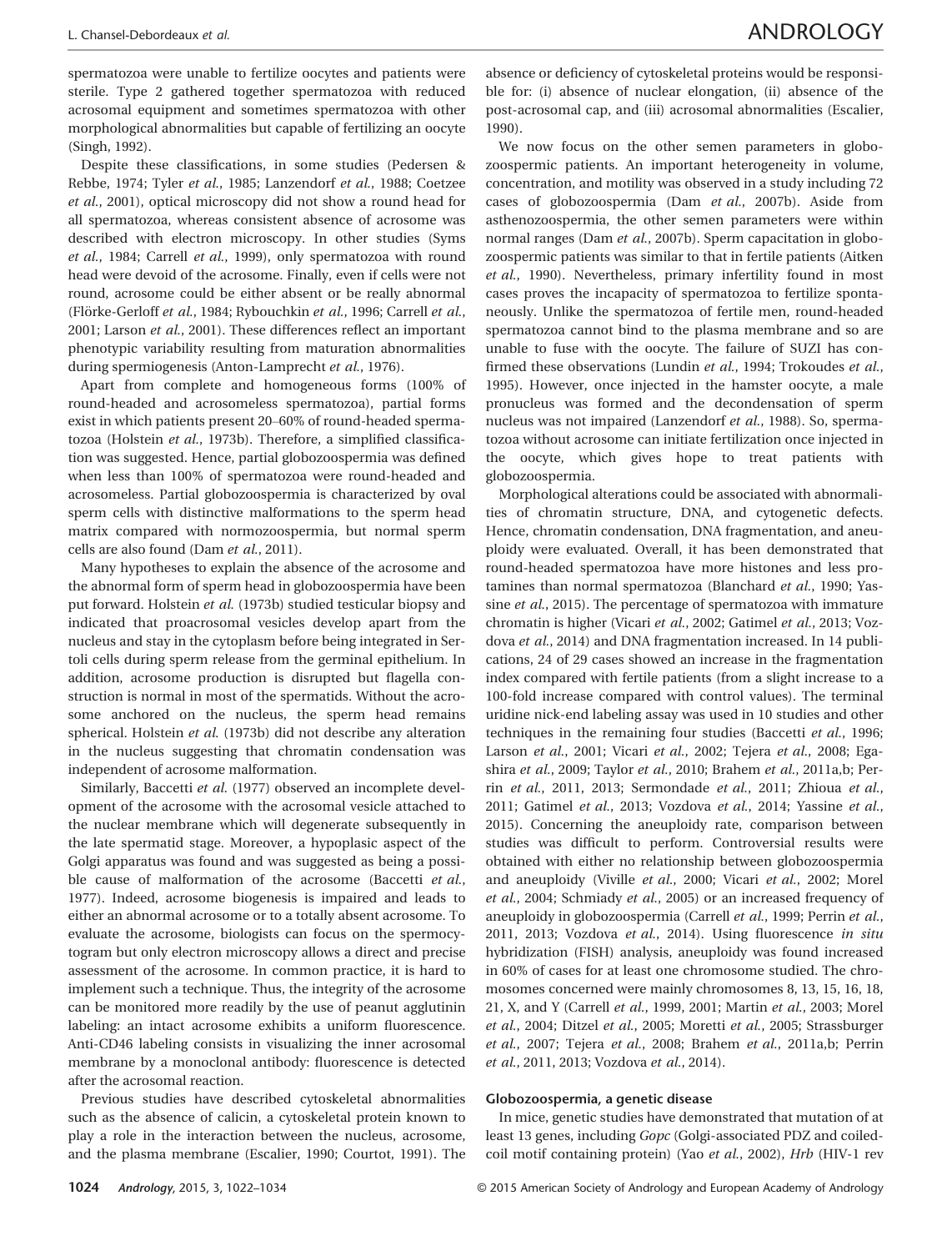binding protein) (Kang-Decker et al., 2001), Csnk2a2 (Casein kinase 2,  $\alpha$  prime polypeptide) (Xu *et al.*, 1999), and Spaca1 (Sperm acrosome associated 1) (Fujihara et al., 2012) results in a globozoospermia phenotype which suggests their potential role in this pathology (reviewed in Coutton et al., 2015).

However, no mutation of these genes with a clear link to globozoospermia has been identified in humans (Chianese et al., 2015; Christensen et al., 2006; Pirrello et al., 2005). Mutations of other genes (see below) segregating on an autosomal recessive mode were identified and described as being involved in globozoospermia in humans (De Braekeleer et al., 2015).

### DPY19L2

DPY19L2 [dpy-19-like 2 (C. elegans)] seems to be implicated in acrosome formation. DPY19L2 codes for a transmembrane protein expressed predominantly in spermatids, with specific localization limited to the internal nuclear membrane in front of the acrosomal vesicle. The protein is involved in anchoring the acrosome to the spermatozoa nucleus (Pierre et al., 2012). In DPY19L2-/- knock-out mice, a blockage in sperm head elongation and acrosome formation has been reported. Indeed, acrosome in formation sets up normally but cannot resist to attractive strengths which induce its detachment. This abnormal acrosome is then eliminated during spermiation. Moreover, without the acrosome, microtubules involved in sperm head elongation cannot stand properly. This mechanism leads to the characteristic round-headed sperm. Patients without the DPY19L2 gene have a normal or subnormal sperm concentration which indicates that DPY19L2 plays a role in spermiogenesis but not in germ cell proliferation or meiosis (Tang et al., 2010; Koscinski et al., 2011; Pierre et al., 2012). Koscinski et al. identified the homozygous deletion of DPY19L2 located at 12q14.2 in patients. It is the most frequent genetic cause of globozoospermia. The frequency is estimated to be 1/85 and 1/290, respectively, for DPY19L2 duplication and heterozygous deletion in the general population. Different genetics defects in the DPY19L2 gene exist: intragenic deletions, deletion of the whole DPY19L2 by non-allelic homologous recombination, splice-site mutations, nonsense mutations resulting in truncated proteins and missense mutations localized mainly in the central part of the DPY19L2 protein. A correlation exists between the severity of the phenotype and oocyte fertilization and the type of DPY19L2 mutations (Koscinski et al., 2011; Chianese et al., 2015; Coutton et al., 2015; De Braekeleer et al., 2015).

### PICK1

In mouse, Pick1 (protein interacting with C kinase 1) is a cytosolic protein involved in protein trafficking. It is strongly expressed in brain, testis, and pancreas. In testis, Pick 1 is expressed in proacrosomal vesicles in round spermatids and deletion of this gene leads to round-headed spermatozoa and oligozoospermia. In knock-out mice Pick1-/-, proacrosomal vesicles do not merge during the Golgi phase and the spermatids have a fragmented acrosome. Anomalies in nuclear elongation and in mitochondria organization are also present. Pick1 has been implicated in vesicular transport mechanism and to participate in acrosome biogenesis in cooperation with others proteins located nearby (for instance Gopc) (Xiao et al., 2009). Liu et al. (2010) discovered a homozygous missense mutation (G198A) in exon 13 of the Pick1 gene located in chromosome 22 in a

Chinese family. The mutation modifies amino acid G393R in the C terminal domain. Patients had a primary infertility without any other associated symptoms. Asthenozoospermia was also described. This phenotype matches with the phenotype observed in the mutated mouse (Liu et al., 2010).

### SPATA 16

In mouse, SPATA 16 (Spermatogenesis associated 16) plays a role in spermatogenesis because of its localization in the Golgi apparatus and in proacrosomal vesicles. SPATA 16 is implicated in acrosome biogenesis during proacrosomal vesicle transport between the Golgi apparatus and the acroplaxome (Dam et al., 2007a).

Dam et al. (2007a) identified in a consanguineous family, a homozygous mutation in the spermatogenesis-specific gene SPATA 16. This gene codes for a tetratricopeptide repeat (TPR) domain, highly conserved, which is a protein–protein interaction domain and a location for multiprotein assembly. Genetic analysis confirmed the switch between guanine and adenine  $(c.848G \rightarrow A)$  in exon 4. In vitro, it has been confirmed that the mutation alters a splicing zone which disrupts the synthesis of the TPR domain and therefore the function of the protein (Dam et al., 2007a). A first successful pregnancy in a globozoospermic patient having a new SPATA 16 mutation was described recently (Karaca et al., 2014).

Regardless of the genetic origin, patients face difficulties in procreation. In total globozoospermia, absence of the acrosome makes fertilization impossible as round-headed spermatozoa are unable to bind to the zona pellucida and to fuse with the oocyte. Before the advent of ICSI, globozoospermic patients were considered sterile. However, the success rate using ICSI is still insufficient compared with the rates reported when other male indications were considered. In addition, in several cases, complete fertilization failure after ICSI has been reported indicating that other dysfunctions could be associated with globozoospermia.

One of the hypotheses to explain the weak rate of fertilization was the absence of a putative sperm-associated oocyte activating factor known as PLC $\zeta$ , a spermatic protein involved in calcium oscillations during oocyte activation (Escoffier et al., 2015).

### Update of cases published between 1994 and April 2015

### General presentation

Forty-five publications described 172 attempts. Among these 172 attempts, 131 used ICSI cycles alone, 32 used ICSI cycles with assisted oocyte activation (AOA), and nine IMSI attempts with four of them undertaken without AOA. These 172 attempts correspond to 94 infertile couples for which the male partner had total globozoospermia and for which primary infertility lasted from 1 to 23 years. This information was provided by 51% of the publications analyzed. Fertilization was obtained in 72.1% (124/172) of the attempts and the overall fertilization rate (number of oocytes fertilized/number of oocytes injected) was 35.2% (525/1490). Total fertilization failure was described in 27.9% of the attempts (48/172). Clinical pregnancy was obtained in 30.2% (52/172) of the attempts (Fig. 2). Pregnancy outcomes were unknown for 13 cases. Twenty-eight deliveries and 34 births were published (Fig. 3).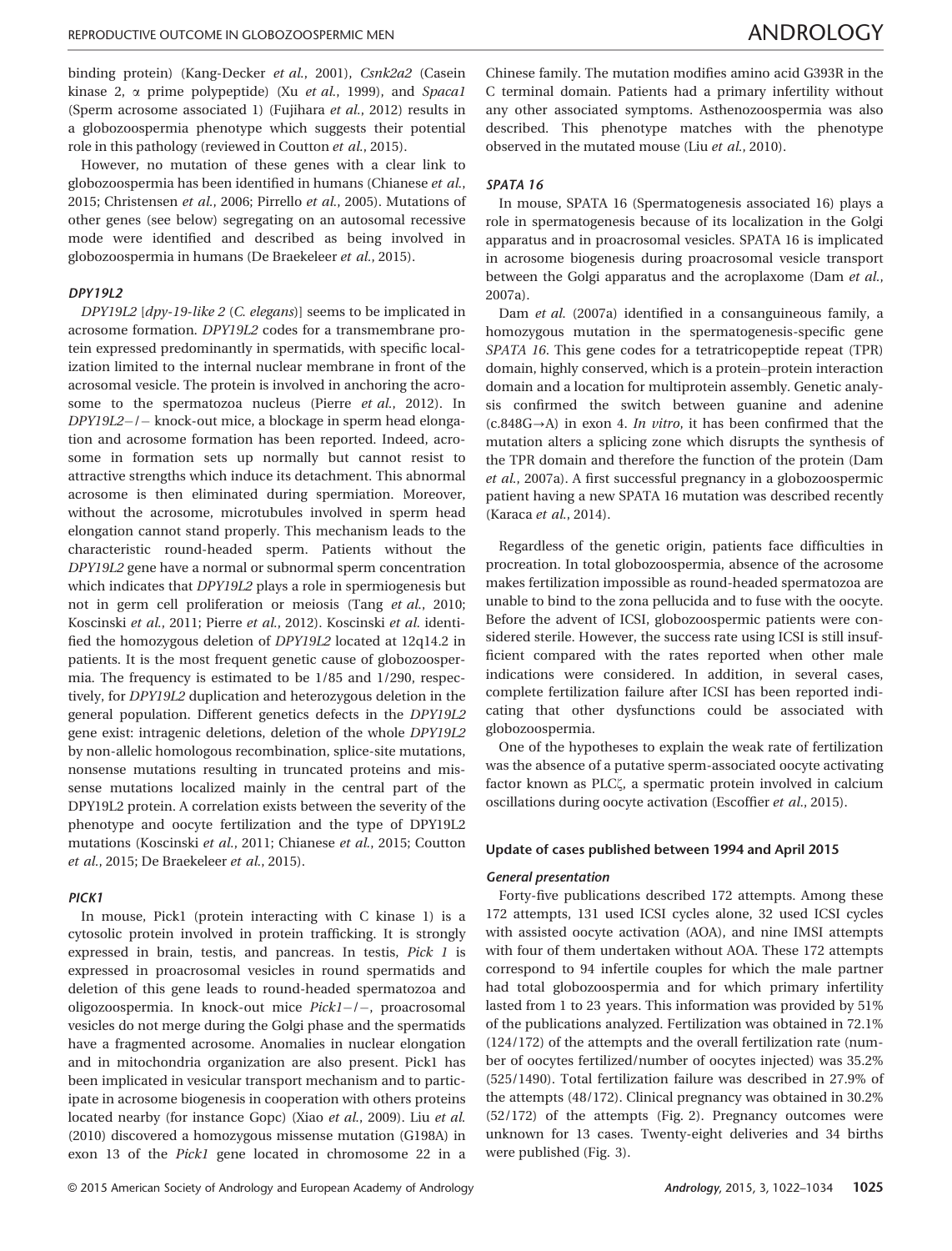## L. Chansel-Debordeaux et al. ANDROLOGY



Figure 3 Globozoospermia and pregnancy outcomes published between January 1994 and April 2015. Mis, miscarriage; EP, ectopic pregnancy; TA, therapeutic abortion.

### Attempts without assisted oocyte activation (AOA)

Conventional ICSI attempts without AOA. The results are presented in Tables 1, 2, and 3. The tables present the data depending on the years considered (Table 1: from 1994 to 2001; Table 2: from 2002 to 2011, and Table 3: from 2012 to April 2015). The first case was published in 1994 by Lundin et al. (1994) and a delivery (twin) occurred after the second attempt. All cases published described variable fertilization success and pregnancy rate. One hundred and thirty-one attempts were realized for 77 couples. The overall fertilization rate was 24.3% (262/1077, from 0% to 100%). The total number of embryos transferred was ≥174 (160 fresh plus 14 frozen/thawed embryos). Some data were missing in some publications. Twenty-nine pregnancies were described (pregnancy rate/cycle: 22.1%), which led to 16 deliveries with 21 child births. Four clinical pregnancy outcomes were missing. Complete fertilization failure was observed in 29.8% of the cycles analyzed (39/131).

IMSI attempts without AOA. Only four case reports of IMSI without AOA were published in 2011, 2012, and 2015 (Table 4). The global fertilization rate was 50% (9/18). Two pregnancies occurred with one leading to a child birth.

### Attempts with assisted oocyte activation

Oocyte activation methods. Different techniques were used to activate the oocyte:

- Mechanical approach.
- Chemical approach (calcium ionophore and strontium chloride).
- Electrical approach.

Mechanical approach. Tesarik & Sousa (1995) described a modified ICSI procedure which mimics calcium ionophore effects. Indeed, a strong aspiration of the oocyte cytoplasm during sperm injection leads to an increase in the intracellular calcium concentration essential for the oocyte activation and so improves the fertilization rate. This technique was used by different teams thereafter (Rybouchkin et al., 1997; Tesarik et al., 2002; Dirican et al., 2008).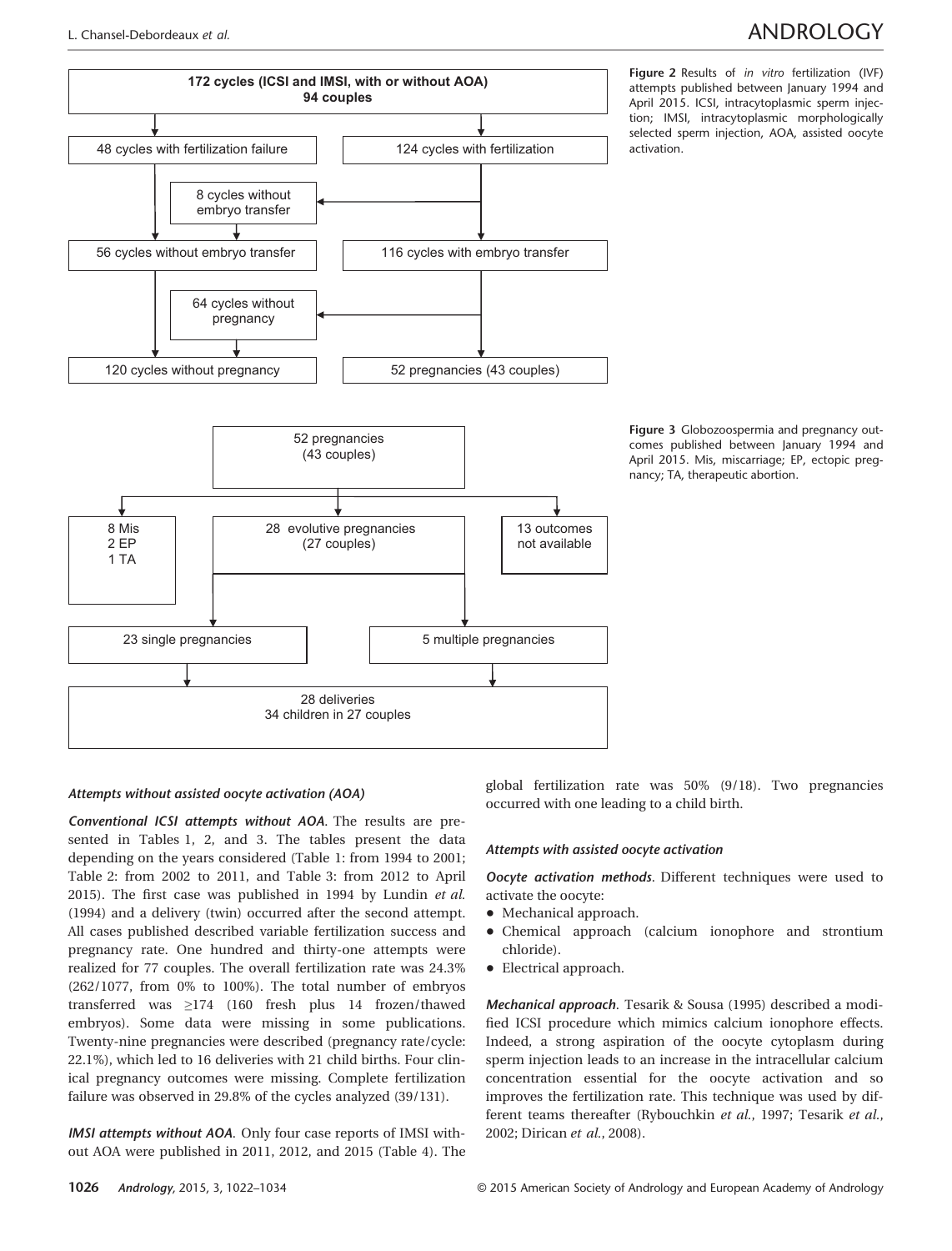Table 1 Cases published between 1994 and

2001 (ICSI without AOA)

| References                   | Couples | Cycles         | Oocytes        |                      | <b>FR</b> | ET                             | <b>CP</b>      | Del                  | Outcome   |
|------------------------------|---------|----------------|----------------|----------------------|-----------|--------------------------------|----------------|----------------------|-----------|
|                              |         |                | Injected       | Fertilized           |           | Fresh $+$<br>frozen/<br>thawed |                |                      |           |
|                              | Nb      | <b>Nb</b>      | Nb             | <b>N<sub>b</sub></b> | Min-Max   | Nb                             | Nb             | <b>N<sub>b</sub></b> |           |
| Lundin et al. (1994)         | 1       | $\overline{2}$ | 28             | 12                   | 38-47%    | 5                              | 1              | 1                    | Twin      |
| Liu et al. (1995a)           | 1       | 3              | 8              | $\mathbf 0$          | 0%        | 0                              | 0              |                      |           |
| Liu et al. (1995a)           | 1       | 1              | 19             | 5                    | 26%       | $3 + (1)$                      | 0              |                      |           |
| Liu et al. (1995a)           | 1       | 1              | 25             | 1                    | 4%        | 1                              | 1              | $\mathbf 0$          | Mis       |
| Liu et al. (1995a)           | 1       | $\overline{2}$ | $\overline{4}$ | $\mathbf 0$          | 0%        | 0                              | $\mathbf 0$    |                      |           |
| Liu et al. (1995a)           | 1       | $\overline{2}$ | 18             | 8                    | 27-71%    | $6 + (4)$                      | $\overline{2}$ | <b>NA</b>            | EP, NA    |
| Liu et al. (1995a)           | 1       | 1              | 5              | 0                    | 0%        | 0                              | 0              |                      |           |
| Liu et al. (1995a)           | 1       | 1              | 6              | 0                    | 0%        | 0                              | 0              |                      |           |
| Liu et al. (1995b)           | 1       | 1              | 15             | $\mathbf 0$          | 0%        | 0                              | $\mathbf 0$    |                      |           |
| Liu et al. (1995b)           | 1       | $\overline{2}$ | 12             | $\mathbf 0$          | 0%        | 0                              | $\mathbf 0$    |                      |           |
| Liu et al. (1995b)           | 1       | 1              | 3              | $\mathbf 0$          | 0%        | 0                              | $\mathbf 0$    |                      |           |
| Liu et al. (1995b)           | 1       | $\overline{2}$ | 7              | 0                    | 0%        | 0                              | $\mathbf 0$    |                      |           |
| Liu et al. (1995b)           | 1       | 1              | 6              | $\mathbf 0$          | 0%        | $\mathbf{0}$                   | $\mathbf 0$    |                      |           |
| Liu et al. (1995b)           | 1       | 1              | 3              | $\boldsymbol{0}$     | 0%        | $\mathbf{0}$                   | $\pmb{0}$      |                      |           |
| <b>Trokoudes</b>             | 1       | 1              | 6              | 3                    | 50%       | $\overline{2}$                 | 1              | <b>NA</b>            | <b>NA</b> |
| et al. (1995)                |         |                |                |                      |           |                                |                |                      |           |
| Bourne<br>et al. (1995)      | 1       | 1              | $\overline{7}$ | 3                    | 43%       | $\overline{2}$                 | 0              |                      |           |
| Battaglia<br>et al. (1997)   | 1       | $\overline{2}$ | 32             | 3                    | $7 - 12%$ | 3                              | 0              |                      |           |
| Rybouchkin<br>et al. (1997)  | 1       | 1              | 15             | 1                    | 7%        | $\mathbf{0}$                   | $\mathbf 0$    |                      |           |
| Khalili et al. (1998)        | 1       | 1              | 5              | $\mathbf 0$          | 0%        | 0                              | 0              |                      |           |
| Khalili et al. (1998)        | 1       | 1              | 3              | $\mathbf 0$          | 0%        | 0                              | $\mathbf 0$    |                      |           |
| Khalili et al. (1998)        | 1       | 1              | 8              | $\mathbf 0$          | 0%        | 0                              | $\pmb{0}$      |                      |           |
| Khalili et al. (1998)        | 1       | 1              | 6              | $\mathbf 0$          | 0%        | 0                              | $\mathbf 0$    |                      |           |
| Kilani et al. (1998)         | 1       | 3              | 20             | 13                   | 43-89%    | 9                              | 1              | 1                    | Triplet   |
| Edirisinghe<br>et al. (1998) | 1       | 1              | 24             | $\overline{2}$       | 8%        | $\overline{2}$                 | 0              |                      |           |
| Stone et al. (2000)          | 1       | 3              | 40             | 13                   | $9 - 42%$ | 7                              | 1              | 1                    | 1 Child   |
| Viville et al. (2000)        | 1       | $\overline{2}$ | 12             | $\boldsymbol{0}$     | 0%        | $\mathbf{0}$                   | $\mathbf 0$    |                      |           |
| Coetzee et al. (2001)        | 1       | 1              | 7              | 3                    | 43%       | 3                              | 1              | <b>NA</b>            | <b>NA</b> |
| Carrell et al. (2001)        | 1       | 1              | 9              | 1                    | 11%       | 1                              | 1              | $\mathbf{0}$         | Mis       |

ICSI, intracytoplasmic sperm injection; AOA, assisted oocyte activation; Nb, number; FR, fertilization rate; ET, embryo transfer; CP, clinical pregnancy; Del, delivery; Mis, miscarriage; EP, ectopic pregnancy; NA, not available.

### Chemical approaches

Calcium ionophore. The calcium ionophore was used by several teams to re-establish oocyte activation when fertilization failure occurred when injecting spermatozoa from globozoospermic patients (Eldar-Geva et al., 2003). The first result of AOA with calcium ionophore in globozoospermia was described by Battaglia et al. (1997). In a patient with total globozoospermia, without ionophore, <10% (3/32) of the intact oocytes after ICSI fertilized. The remaining unfertilized oocytes were treated 20 h after ICSI with ionophore and another eight oocytes were treated with ionophore immediately after ICSI. A considerably higher fertilization rate (76%; 28/37) was obtained after oocyte activation. In all cases, all injected oocytes were of good quality (Battaglia et al., 1997). AOA seemed to improve fertilization rate and allowed normal embryonic development.

Strontium chloride. Only one case of oocyte activation using strontium chloride (10 mm, 10 min) was published in 2012. Twenty percent of the oocytes fertilized and a twin birth occurred (Yang et al., 2012).

**Electrical approach.** Egashira et al. (2009) described the first success with electric AOA in globozoospermia. The first cycle without AOA led to fertilization failure, whereas ICSI associated with AOA

using electric pulse (750 V/cm during 50 microsec) succeeded. A fertilization rate of 100% was obtained, two embryos were transferred and a child birth occurred (Egashira et al., 2009).

ICSI attempts associated with AOA. Thirty-two attempts were realized with ICSI + AOA in 20 couples. The global fertilization rate was 67.3% (241/358). Complete fertilization failure was observed in 6.3% of the cases. The total number of embryos transferred (ET) was  $\geq 45$  (some data were missing in some publications). Nineteen pregnancies were described (pregnancy rate per cycle: 59.4%). Twelve children were born, but the pregnancy outcome was not notified for 42.1% of the pregnancies reported (Table 5).

IMSI attempts associated with AOA. Between 2007 and 2012, five attempts of IMSI with AOA were published. These attempts corresponded to four couples among whom three benefitted from IMSI procedure alone (the three last publications in Table 6). The fertilization rate was 35.1% (13/37). Two pregnancies were described but no delivery occurred (Table 6).

### Freezing–thawing cycles with or without AOA

Thirteen freezing–thawing cycles were described. Pregnancy rate was 61.5% (8/13), delivery rate was 30.8% (Table 7).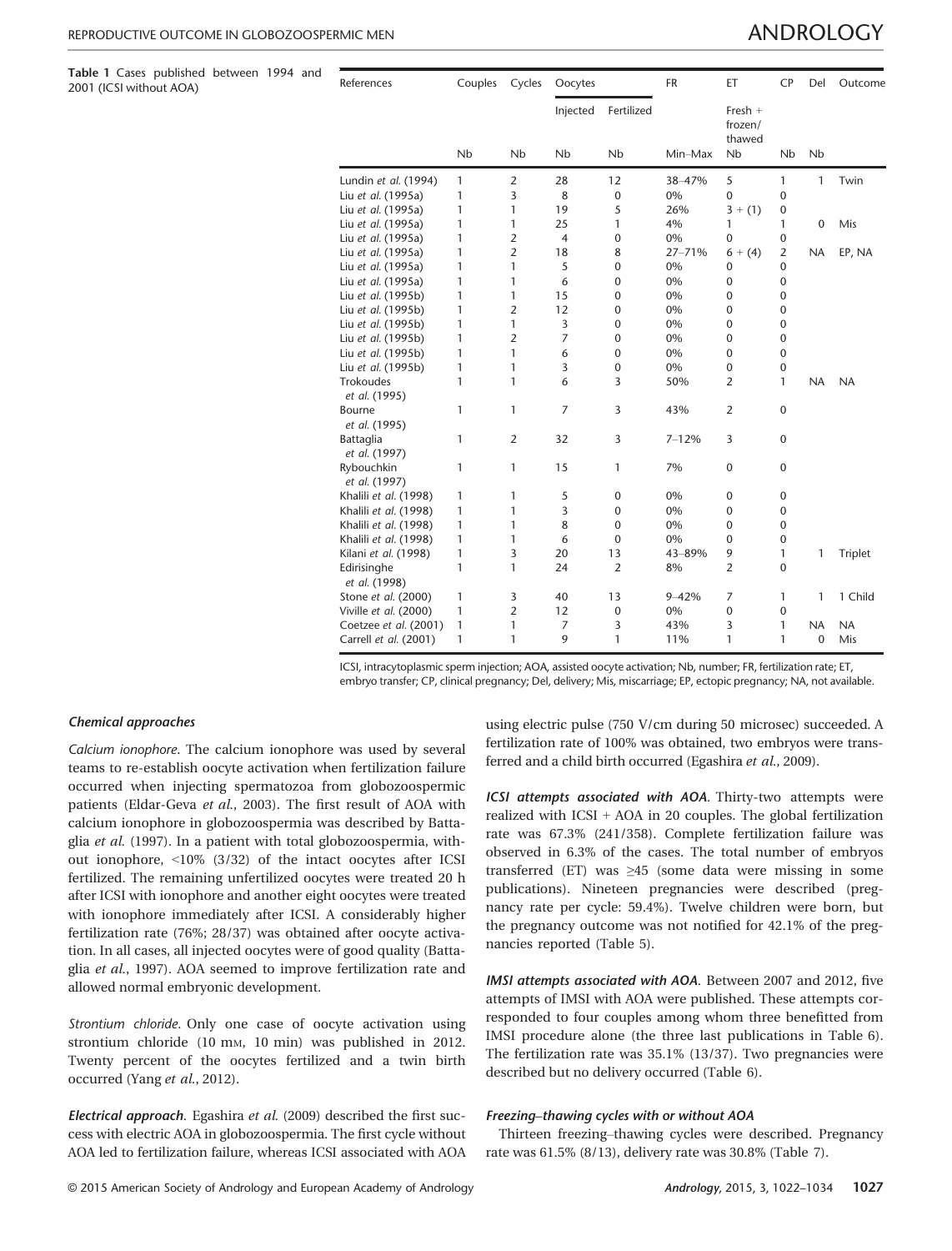| References                  | Couples Cycles       |                      | Oocytes                          |                                    | <b>FR</b>   | ET                                   | <b>CP</b>        | Del                  | Outcome                             |
|-----------------------------|----------------------|----------------------|----------------------------------|------------------------------------|-------------|--------------------------------------|------------------|----------------------|-------------------------------------|
|                             | <b>N<sub>b</sub></b> | <b>N<sub>b</sub></b> | Injected<br><b>N<sub>b</sub></b> | Fertilized<br><b>N<sub>b</sub></b> | Min-Max     | Fresh $+$<br>frozen/<br>thawed<br>Nb | Nb               | <b>N<sub>b</sub></b> |                                     |
|                             |                      |                      |                                  |                                    |             |                                      |                  |                      |                                     |
| Nardo et al. (2002)         | 1                    | 1                    | $\overline{7}$                   | 3                                  | 43%         | 3                                    | 1                | $\mathbf{1}$         | 1 Child                             |
| Nardo et al. (2002)         | 1                    | 1                    | 5                                | $\overline{2}$                     | 40%         | $\overline{2}$                       | $\mathbf{0}$     |                      |                                     |
| Tesarik et al. (2002)       | 1                    | 1                    | 8                                | $\mathbf 0$                        | 0%          | $\Omega$                             | $\mathbf 0$      |                      |                                     |
| Zeyneloglu<br>et al. (2002) | 1                    | $\overline{2}$       | 22                               | 7                                  | $31 - 33%$  | $\overline{7}$                       | $\mathbf{1}$     | 1                    | Twin                                |
| Kilani et al. (2004)        | 1                    | 6                    | 47                               | 14                                 | $0 - 50%$   | 14                                   | $\mathbf 0$      |                      |                                     |
| Kilani et al. (2004)        | 1                    | 3                    | 25                               | 11                                 | 28-75%      | 8                                    | $\mathbf 0$      |                      |                                     |
| Kilani et al. (2004)        | 1                    | $\overline{4}$       | $\overline{7}$                   | $\overline{4}$                     | $0 - 100%$  | $\overline{4}$                       | $\mathbf 0$      |                      |                                     |
| Kilani et al. (2004)        | 1                    | 3                    | 26                               | 6                                  | 8-50%       | 6                                    | 1                | $\mathbf 0$          | Mis                                 |
| Kilani et al. (2004)        | 1                    | $\overline{4}$       | 24                               | 14                                 | 28-100%     | 12                                   | $\overline{2}$   | $\mathbf{1}$         | 1 Mis,<br>1 Child                   |
| Schmiady et al. (2005)      | 1                    | 3                    | 37                               | $\overline{2}$                     | $\leq 11\%$ | 6                                    | $\boldsymbol{0}$ |                      |                                     |
| Dirican et al. (2008)       | 1                    | 1                    | 11                               | 1                                  | 9%          | 1                                    | 1                | 1                    | 1 Child                             |
| Tejera et al. (2008)        | 1                    | 1                    | 14                               | 5                                  | 36%         | $\Omega$                             | $\mathbf 0$      |                      |                                     |
| Bechoua et al. (2009)       | 1                    | 1                    | 8                                | 7                                  | 88%         | $\overline{2}$                       | 1                | $\mathbf{1}$         | 1 Child                             |
| Bechoua et al. (2009)       | 1                    | $\overline{2}$       | 8                                | $\Omega$                           | 0%          | $\Omega$                             | $\Omega$         |                      |                                     |
| Bechoua et al. (2009)       | 1                    | $\overline{2}$       | 28                               | 19                                 | 58-75%      | $2 + (6)$                            | $\overline{4}$   | 2                    | 1 Mis,<br>1 TA,<br>1 Child,<br>Twin |
| Banker et al. (2009)        | 1                    | 2                    | 20                               | 6                                  | 29-31%      | $4 + (1)$                            | 1                | $\mathbf{0}$         | Mis                                 |
| Banker et al. (2009)        | 1                    | $\overline{2}$       | 18                               | 3                                  | 12-20%      | 2                                    | 1                | 1                    | 1 Child                             |
| Egashira et al. (2009)      | 1                    | 1                    | $\overline{2}$                   | $\mathbf{0}$                       | 0%          | $\Omega$                             | $\mathbf{0}$     |                      |                                     |
| Sahu et al. (2010)          | 1                    | 1                    | 9                                | 3                                  | 33%         | $\overline{2}$                       | 1                | 1                    | 1 Child                             |
| Huang et al. (2010)         | 1                    | 1                    | 19                               | $\overline{4}$                     | 21%         | $2 + (2)$                            | 1                | 1                    | 1 Child                             |
| Zhioua et al. (2011)        | 1                    | $\overline{4}$       | 19                               | 1                                  | 5%          | 1                                    | $\Omega$         |                      |                                     |
| Zhioua et al. (2011)        | $\mathbf{1}$         | $\overline{2}$       | 3                                | 1                                  | 33%         | 1                                    | $\mathbf 0$      |                      |                                     |
| Zhioua et al. (2011)        | 1                    | 1                    | 10                               | 1                                  | 10%         | 1                                    | $\mathbf 0$      |                      |                                     |
| Zhioua et al. (2011)        | 1                    | 1                    | 3                                | $\mathbf{0}$                       | 0%          | $\mathbf{0}$                         | $\mathbf 0$      |                      |                                     |
| Harbuz et al. (2011)        | 6                    | $\overline{7}$       | <b>NA</b>                        | <b>NA</b>                          | 13%         | <b>NA</b>                            | 1                | <b>NA</b>            | <b>NA</b>                           |

ICSI, intracytoplasmic sperm injection; AOA, assisted oocyte activation; Nb, number; FR, fertilization rate; ET, embryo transfer; CP, clinical pregnancy; Del, delivery; Mis, miscarriage; TA, therapeutic abortion; NA, not available.

### Table 3 Cases published between 2012 and April 2015 (ICSI without AOA)

| References             | Couples | Cycles | Oocytes        |              | FR             | ET                          | <b>CP</b> | Del       | Outcome |
|------------------------|---------|--------|----------------|--------------|----------------|-----------------------------|-----------|-----------|---------|
|                        |         |        | Injected       | Fertilized   |                | $Fresh + frozen/$<br>thawed |           |           |         |
|                        | Nb      | Nb     | Nb             | <b>Nb</b>    | Min-Max        | Nb                          | Nb        | <b>Nb</b> |         |
| Yang et al. (2012)     |         | 2      | 25             | 5            | 20%            | $\overline{2}$              | $\Omega$  |           |         |
| Kamiyama et al. (2012) |         |        | 33             | 25           | 76%            | NA (NA)                     |           |           |         |
| Gatimel et al. (2013)  |         |        | $\overline{4}$ | $\Omega$     | 0%             |                             |           |           |         |
| Gatimel et al. (2013)  |         |        | 9              |              | 11%            |                             |           |           | 1 Child |
| Vozdova et al. (2014)  |         |        | 36             | $\geq$ 22    | $\geq$ 53-73%  | $16$ (fresh $+$<br>thawed)  |           |           |         |
| Yassine et al. (2015)  |         |        | 14             | 2            | 14%            | 2                           |           |           | 1 Child |
| Yassine et al. (2015)  |         |        | 19             |              | $0 - 10%$      |                             |           |           |         |
| Yassine et al. (2015)  |         |        | 16             |              | 0%             |                             |           |           |         |
| Yassine et al. (2015)  |         |        | 8              |              | 0%             |                             |           |           |         |
| Yassine et al. (2015)  |         |        | 4              | 0            | 0%             |                             |           |           |         |
| Yassine et al. (2015)  |         |        | 48             | 11           | $5 - 34%$      |                             | <b>NA</b> | $\Omega$  |         |
| Yassine et al. (2015)  |         |        | 10             |              | 10%            |                             | 0         |           |         |
| Yassine et al. (2015)  |         |        | 11             |              | 9%             |                             | <b>NA</b> | 0         |         |
| Yassine et al. (2015)  |         |        | 9              |              | 11%            |                             |           |           | 1 Child |
| Karaca et al. (2015)   |         |        | 64             |              | $0 - 27%$      |                             |           | $\Omega$  | EP      |
| Chianese et al. (2015) |         |        | 11             | 0            | 0%             |                             |           |           |         |
| Chianese et al. (2015) |         |        | 5              | <sup>0</sup> | 0%             |                             |           |           |         |
| Chianese et al. (2015) |         |        |                |              | $0 - 33 - 50%$ | 2                           |           |           |         |
| Zhang et al. (2015)    |         |        | 11             | $\Omega$     | 0%             | 0                           |           |           |         |

ICSI, intracytoplasmic sperm injection; AOA, assisted oocyte activation; Nb, number; FR, fertilization rate; ET, embryo transfer; CP, clinical pregnancy; EP, ectopic pregnancy; Del, delivery; NA, not available.

Table 2 Cases published between 2002 and 2011 (ICSI without AOA)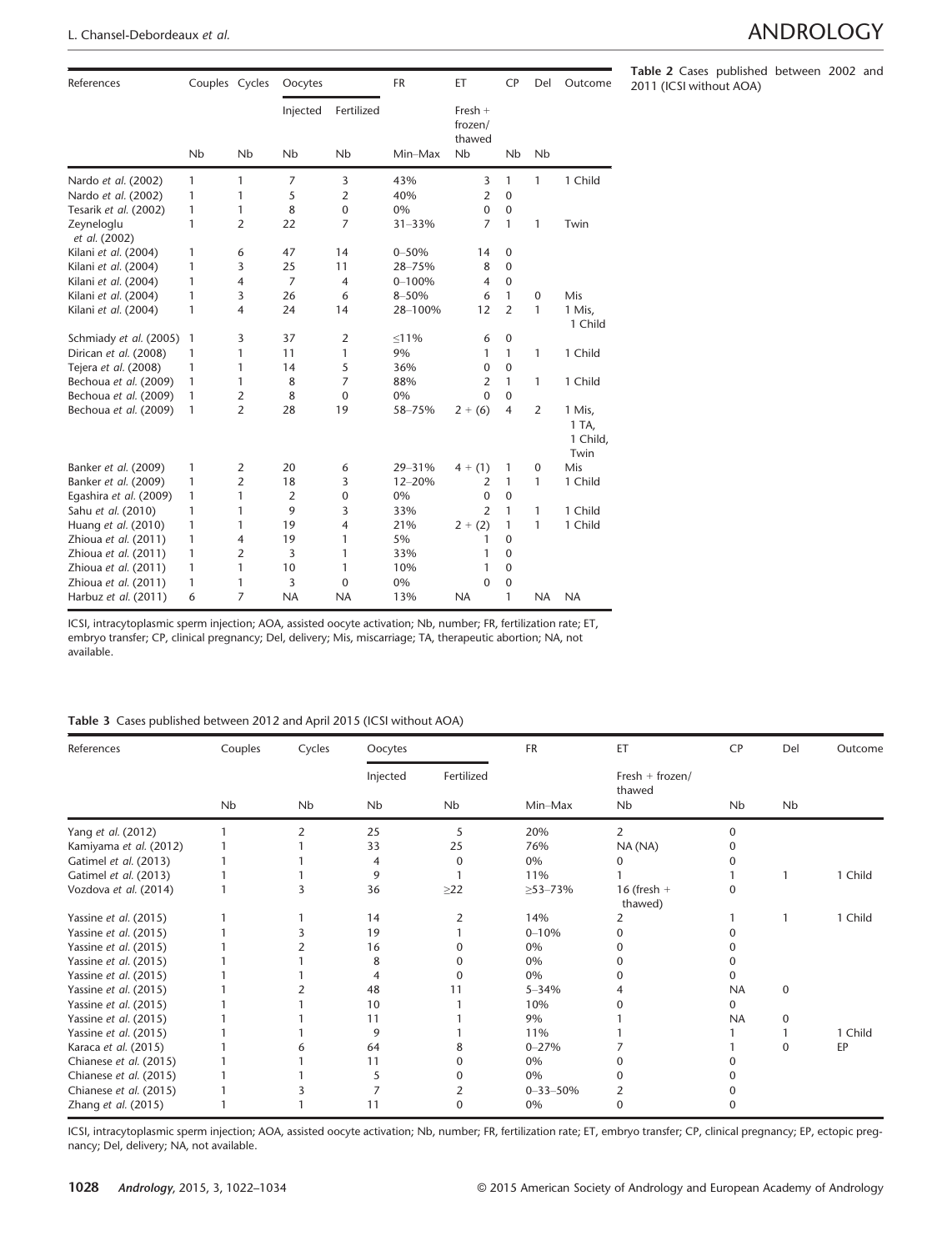### Table 4 IMSI attempts without AOA

| References                | Couples              | Cycles               | Oocytes                          |                                    | <b>FR</b> | ET                            | СP           | Del                  | Outcome   |
|---------------------------|----------------------|----------------------|----------------------------------|------------------------------------|-----------|-------------------------------|--------------|----------------------|-----------|
|                           | <b>N<sub>b</sub></b> | <b>N<sub>b</sub></b> | Injected<br><b>N<sub>b</sub></b> | Fertilized<br><b>N<sub>b</sub></b> |           | Fresh<br><b>N<sub>b</sub></b> | Nb           | <b>N<sub>b</sub></b> |           |
| Sermondade et al. (2011)  |                      |                      |                                  |                                    | 60%       |                               |              |                      | 1 Child   |
| Kashir et al. (2012)      |                      |                      | b                                | 0                                  | 0%        | 0                             | $\mathbf{0}$ |                      |           |
| Kashir et al. (2012)      |                      |                      |                                  | 6                                  | 86%       | <b>NA</b>                     |              | <b>NA</b>            | <b>NA</b> |
| Molelekwa & Kruger (2015) |                      |                      | <b>NA</b>                        | <b>NA</b>                          | <b>NA</b> | 4                             | 0            |                      |           |

IMSI, intracytoplasmic morphologically selected sperm injection; AOA, assisted oocyte activation; Nb, number; FR, fertilization rate; ET, embryo transfer; CP, clinical pregnancy; Del, delivery; NA, not available.

### Table 5 Cases published between 1994 and April 2015 (ICSI with AOA)

| AOA types and references   | Couples      | Cycles    | Oocytes   |                | <b>FR</b> | ET                          | <b>CP</b>            | Del            | Outcome   |
|----------------------------|--------------|-----------|-----------|----------------|-----------|-----------------------------|----------------------|----------------|-----------|
|                            |              |           | Injected  | Fertilized     |           | Fresh $+$ frozen/<br>thawed |                      |                |           |
|                            | Nb           | <b>Nb</b> | <b>Nb</b> | <b>Nb</b>      |           | Nb                          | <b>N<sub>b</sub></b> | <b>Nb</b>      |           |
| Mechanical AOA             |              |           |           |                |           |                             |                      |                |           |
| Rybouchkin et al. (1997)   | 1            |           | 3         | 0              | 0%        | 0                           | 0                    |                |           |
| Tesarik et al. (2002)      |              |           | 11        | 7              | 64%       | 3                           |                      | -1             | 1 Child   |
| Tesarik et al. (2002)      |              |           | 3         | $\overline{2}$ | 67%       | $\overline{2}$              | 0                    |                |           |
| Dirican et al. (2008)      |              |           | 6         | $\overline{2}$ | 33%       | 2                           |                      |                | 1 Child   |
| Subtotal                   | 4            | 4         | 23        | 11             | 47.8%     | $\overline{7}$              | $\overline{2}$       | $\overline{2}$ |           |
| AOA calcium ionophore      |              |           |           |                |           |                             |                      |                |           |
| Battaglia et al. (1997)    |              | 3         | 37        | 28             | 73-75-79% | 7                           | $\Omega$             |                |           |
| Rybouchkin et al.(1997)    |              |           | 5         | 5              | 100%      | 3                           |                      | -1             | 1 Child   |
| Kim et al. (2001)          |              |           | 35        | 18             | 51%       | $5 (+4)$                    |                      | $\mathbf{1}$   | 1 Child   |
| Tesarik et al. (2002)      |              |           | 8         | 5              | 62%       | 2                           |                      |                |           |
| Tesarik et al.(2002)       |              |           | 4         | 3              | 75%       |                             | 0                    |                |           |
| Heindryckx et al. (2005)   | 6            | 12        | 167       | 128            | 77%       | NA (NA)                     | 7 <sup>a</sup>       | <b>NA</b>      | <b>NA</b> |
| Tejera et al. (2008)       |              |           | 9         | 5              | 56%       | 2                           |                      |                | 1 Child   |
| Kyono et al. (2009)        |              |           | 17        | 15             | 88%       | 0(1)                        |                      |                | 1 Child   |
| Taylor et al. (2010)       |              |           | 6         | $\overline{4}$ | 67%       | $2 (+2)$                    |                      | <b>NA</b>      | <b>NA</b> |
| Kamiyama et al. (2012)     |              |           | 5         |                | 80%       | 2                           |                      |                | 1 Child   |
| Karaca et al. (2014)       |              |           | 11        |                | 9%        |                             |                      |                | 1 Child   |
| Karaca et al. (2015)       |              |           | 9         | 5              | 55%       | 2                           |                      | 1              | 1 Child   |
| Subtotal                   | 17           | 25        | 313       | 221            | 68%       |                             | 15                   |                |           |
| Mechanical AOA + ionophore |              |           |           |                |           |                             |                      |                |           |
| Rybouchkin et al. (1997)   | $\mathbf{1}$ | 1         | 5         | 0              | 0%        | 0                           | 0                    |                |           |
| Electric AOA               |              |           |           |                |           |                             |                      |                |           |
| Egashira et al. (2009)     |              |           | 7         | 7              | 100%      | 2                           | 1                    | -1             | 1 Child   |
| <b>AOA SrCl2</b>           |              |           |           |                |           |                             |                      |                |           |
| Yang et al. (2012)         |              |           | 10        | 2              | 20%       | 2                           |                      |                | Twin      |

ICSI, intracytoplasmic sperm injection; AOA, assisted oocyte activation; Nb, number; FR, fertilization rate; ET, embryo transfer; CP, clinical pregnancy; Del, delivery; SrCl, strontium chloride; NA, not available. <sup>a</sup>Of which a twin pregnancy.

### Table 6 IMSI attempts with AOA

| References               | Couples | Cycles               | Oocytes        |                                    | <b>FR</b> | ЕT                            | <b>CP</b>            | Del                  | Outcome |
|--------------------------|---------|----------------------|----------------|------------------------------------|-----------|-------------------------------|----------------------|----------------------|---------|
|                          | Nb      | <b>N<sub>b</sub></b> | Injected<br>Nb | Fertilized<br><b>N<sub>b</sub></b> |           | Fresh<br><b>N<sub>b</sub></b> | <b>N<sub>b</sub></b> | <b>N<sub>b</sub></b> |         |
| Check et al. (2007)      |         |                      | 14             | 0                                  | 0%        |                               | 0                    |                      |         |
| Sermondade et al. (2011) |         |                      | 6              | 4                                  | 66%       | 0                             | 0                    |                      |         |
| Kashir et al. (2012)     |         |                      | 8              | ь                                  | 75%       | <b>NA</b>                     |                      | 0                    | 2 Mis   |
| Kashir et al. (2012)     |         |                      |                |                                    | 33%       | <b>NA</b>                     |                      |                      |         |

IMSI, intracytoplasmic morphologically selected sperm injection; AOA, assisted oocyte activation; Nb, number; FR, fertilization rate; ET, embryo transfer; CP, clinical pregnancy; Del, delivery; Mis, miscarriage; NA, not available.

### **DISCUSSION**

This review can help professionals working in assisted reproductive medicine to manage patients with globozoospermia. Total globozoospermia is a genetic but rare pathology. With the

emergence of ICSI, births were possible, nevertheless results are still not completely satisfactory. Fertilization rate with ICSI was low but once fertilization occurred, embryonic development happened properly and did not differ from embryos obtained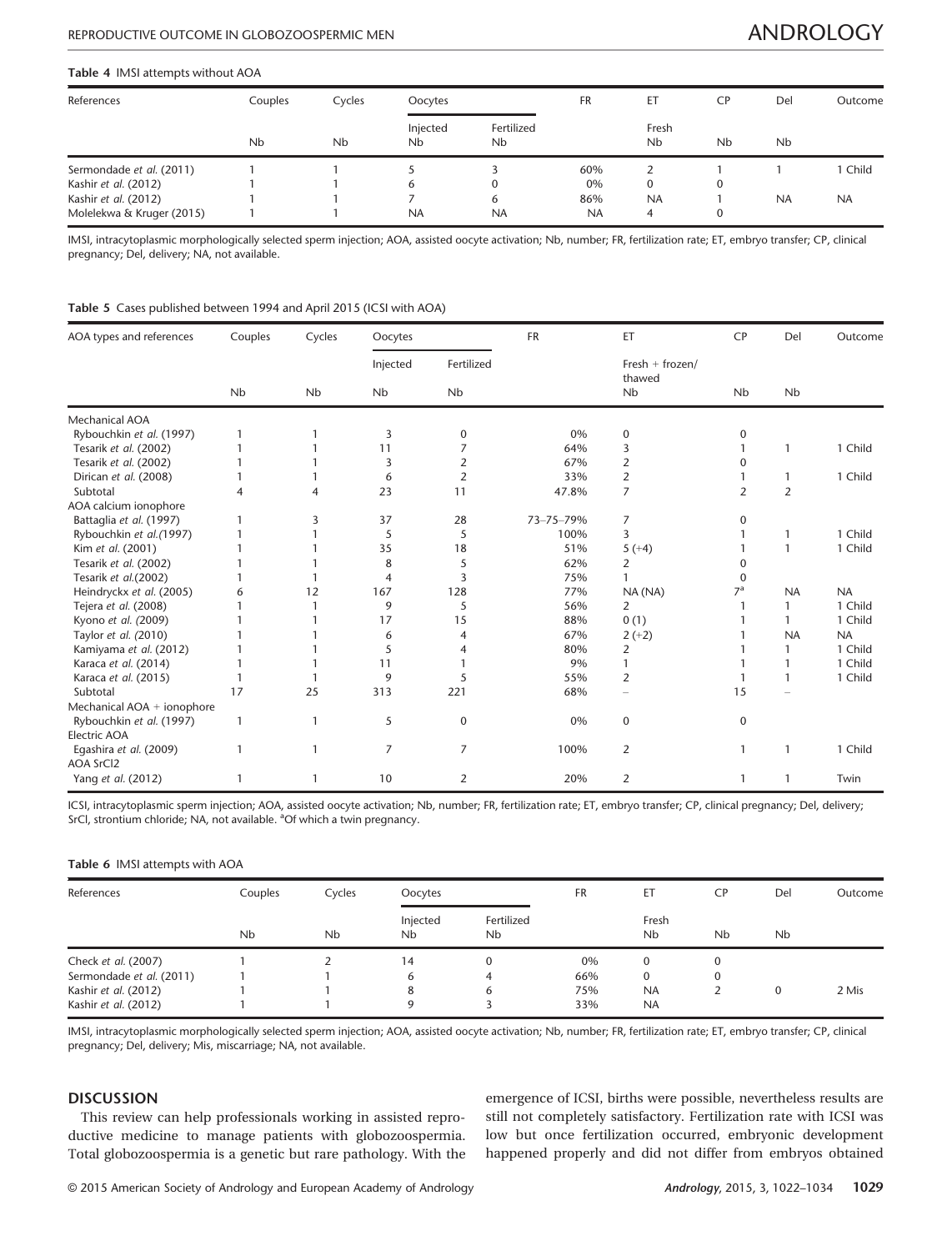## L. Chansel-Debordeaux et al. ANDROLOGY

### Table 7 Results of freezing–thawing cycles

| Freezing-thawing cycles  | ICSI           | $ICSI + AOA$                                           | <b>IMSI</b> | $IMSI + AOA$  | Total           |  |  |  |  |  |  |  |
|--------------------------|----------------|--------------------------------------------------------|-------------|---------------|-----------------|--|--|--|--|--|--|--|
| Number of cycles         |                |                                                        |             |               |                 |  |  |  |  |  |  |  |
| Number ET                |                | Data not available (1-4 embryos transferred per cycle) |             |               |                 |  |  |  |  |  |  |  |
| Pregnancy rate per cycle | $37.5\%$ (3/8) | $100\% (4/4)$                                          |             | $100\% (1/1)$ | $61.5\%$ (8/13) |  |  |  |  |  |  |  |
| Outcomes NA              |                |                                                        |             |               | $15.4\% (2/13)$ |  |  |  |  |  |  |  |
| Delivery rate per cycle  | $25\% (2/8)$   | $50\% (2/4)$                                           |             |               | $30.8\% (4/13)$ |  |  |  |  |  |  |  |
| Number of children born  | Twin+1 Child   |                                                        |             |               |                 |  |  |  |  |  |  |  |
| Other outcome            | 1 TA           | -                                                      |             | 1 Mis         | 1 TA, 1 Mis     |  |  |  |  |  |  |  |

ICSI, intracytoplasmic sperm injection; IMSI, intracytoplasmic morphologically selected sperm injection; AOA, assisted oocyte activation; ET, embryo transfer; NA, not available; TA, therapeutic abortion; Mis, miscarriage.

when other male indications were involved. A detailed assessment is required in each case to evaluate the likelihood of having a child, to offer an adequate therapeutic strategy (Fig. 4) and to give all the information needed by the couples exposed to this type of infertility. ICSI or IMSI must be tried, with injection of selected spermatozoon: the one with the most oval form. Genetic counseling should be offered and strongly recommended to evaluate the risk of transmitting a chromosomal disequilibrium or a genetic mutation for couples undergoing microinjection. No recurrent constitutional chromosomal anomaly has been detected in globozoospermia yet. However, disruption in chromatin condensation, increase in DNA fragmentation, and aneuploidy (markers of molecular deterioration during spermiogenesis) have been reported. DPY19L2 is the principal gene involved in globozoospermia. In patients for whom genetic explorations were negative, other genetic etiologies should be considered even if the genetic diagnosis does not yet provide any therapeutic indication or clear prognosis (Coutton et al., 2015).

This review has limitations. Particularly, cases related to globozoospermia published during the last 20 years are few. Moreover, unlike pregnancies and births, the negative results were not published. This can lead to an underestimation of fertilization failure rate and an overestimation of success rate. Data on couples are incomplete, data on attempts imprecise, and pregnancy issues not detailed, which makes the analysis of the published cases difficult.

The capacity of round-headed spermatozoa to fertilize oocytes varies between patients. This review confirms that fertilization rate is less important to that obtained in other indications of ICSI. When considering all the techniques, the overall fertilization rate found for the 172 attempts was 35.2%. Total fertilization failure was reported in 27.9% of the cases. After AOA, three attempts ended in fertilization failure: one in ICSI with mechanical AOA, one with mechanical AOA + calcium ionophore, the third one with IMSI. Nevertheless, differences were really important according to the use or not of AOA which could improve considerably the pregnancy rate. Excluding all IMSI attempts



Figure 4 How to manage globozoospermic patients? ICSI, intracytoplasmic sperm injection; IMSI, morphologically selected sperm injection; EM, electron microscopy; PNA, peanut agglutinin, used to assess the sperm acrosomal status; CD46, cluster of differentiation 46, a marker of the inner acrosomal membrane; MSOME, motile sperm organelle morphological examination; PLCζ, phospholipase C zeta; FISH, fluorescence in situ hybridization; DNA, deoxyribonucleic acid; SPATA 16, spermatogenesis associated 16; DPY19L2, dpy-19-like 2 (C. elegans); Pick 1, protein interacting with C kinase 1.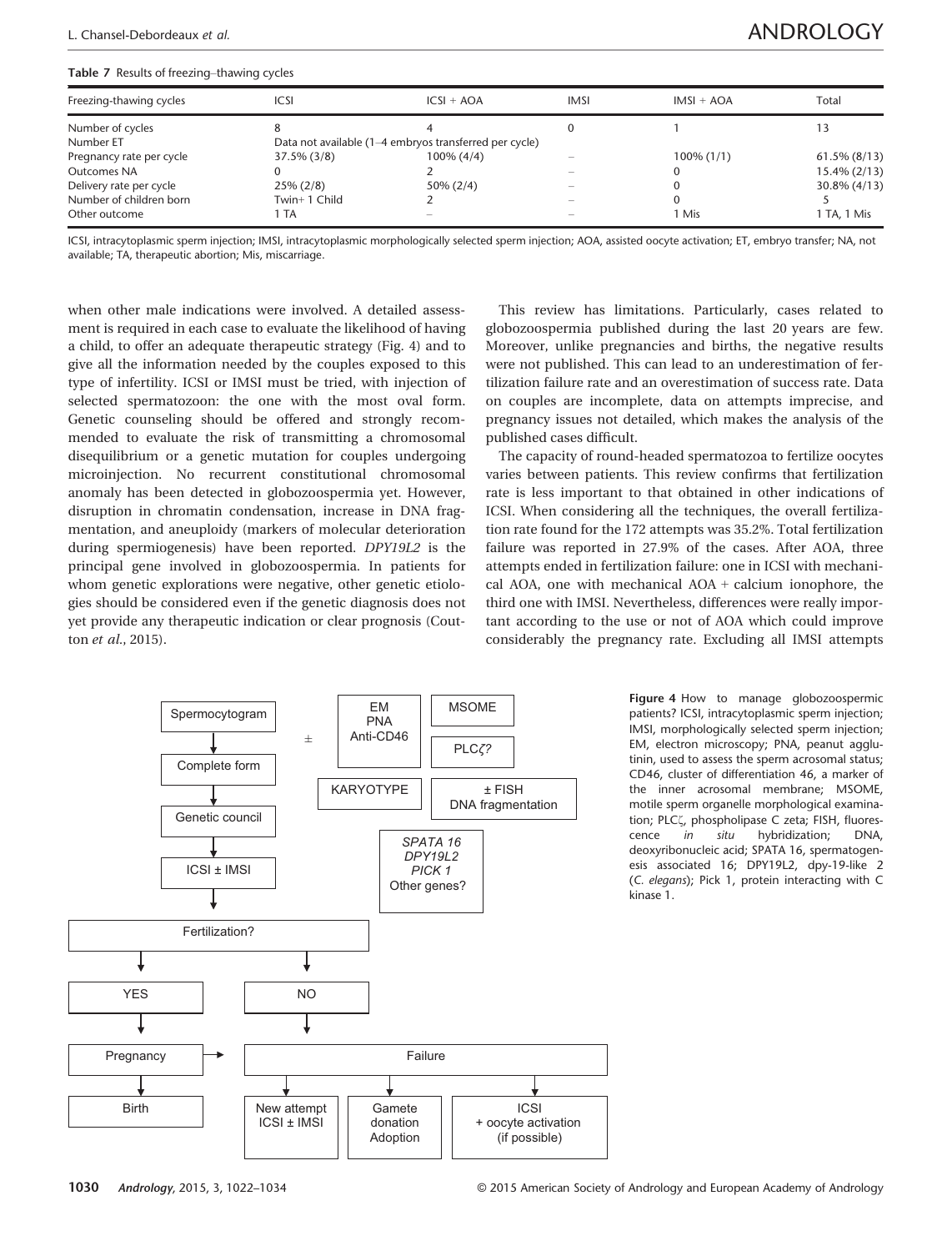$(n = 9)$ , when oocyte activation was associated with ICSI, the data indicated that: (i) the fertilization rate was higher (67.3% vs. 24.3%), (ii) the fertilization rate failure was lower (6.3% vs. 29.8%), (iii) the pregnancy rate per cycle was higher (59.4% vs. 22.1%), (iv) the delivery rate per cycle was higher despite all missing data on pregnancy issues in the ICSI + AOA group.

Unfortunately, AOA faces different problems. There is a partial efficacy of oocyte activation reestablishment, even if fertilization rate after AOA (around 70%) approaches the rate observed in other ICSI indications. But cases of total fertilization failure are more frequent (6.3% vs. 2–3% in other ICSI indications) (Mahutte & Arici, 2003; Palermo et al., 2009). Oocyte activation is not always possible in total globozoospermia but we cannot exclude feminine factors or other sperm anomalies such as DNA fragmentation or aneuploidy. However, it has not been clearly established that globozoospermia is associated with a high rate of aneuploidy or DNA fragmentation in spermatozoa, as comparable rates were found in infertile patients, notably with oligoasthenoteratozoospermia, independently of the origins. Thus, these gametes can be used in ART, from a genetic aspect (Perrin et al., 2013; De Braekeleer et al., 2015) without performing necessarily FISH or DNA fragmentation. The hypothesis is that success with ICSI comes from the presence of a small acrosomal residue which can express enough factors needed for fertilization (Gatimel et al., 2013). When acrosomal residue exists, IMSI could replace ICSI for a better selection of spermatozoa. Other publications on this topic are controversial. Indeed, after the use of IMSI without AOA and the absence of a rudimentary acrosomal structure, a normal fertilization rate was described (Kashir et al., 2012). As data on IMSI are scarce, it seems difficult to draw a conclusion on the effectiveness of this technique in globozoospermia.

Despite results in favor of the use of AOA, attempts with AOA represent only 19.6% of all ICSI attempts published. This is probably linked to the potential teratogenic and mutagenic effects of the molecules used. Hence, their utilization is still limited, even forbidden in countries such as in France. However, most of the studies do not show any toxic effects of calcium ionophore on embryonic development or on pregnancy and the children born were in good health (no malformation or particular neonatal complication was observed) (Kim et al., 2001; Heindryckx et al., 2008; Tejera et al., 2008; Kyono et al., 2009). But the number of child births is limited, and no study can conclude on the harmless effect of AOA. Thus, calcium ionophore must be used with caution. After multiple failures, the only way to conceive is to resort to gamete donation. In the future, the use of recombinant PLC $\zeta$  could be a promising biological tool to overcome fertilization failure (Amdani et al., 2013).

### **CONCLUSION**

For the past 20 years, deliveries and births have been published but the exact physiopathology of globozoospermia is still unknown. The globozoospermia literature in general lacks a standard definition of globozoospermia and there is a potential misclassification between total and partial globozoospermia. Reproductive medicine centers can offer appropriate therapeutical solutions to optimize fertilization rates. In many countries, oocyte activation can initiate the fertilization process and can be used as a first-line therapy before sperm donation could be envisaged. Hopefully, other effective and safe treatments will

### FUNDING

The authors declare no competing financial interests.

### AUTHORS' CONTRIBUTION

LCD and SD performed the research and analyzed the data. LCD wrote the manuscript. SB and CJ revised critically the manuscript.

### **REFERENCES**

- Aitken RJ, Kerr L, Bolton V & Hargreave T. (1990) Analysis of sperm function in globozoospermia: implications for the mechanism of sperm-zona interaction. Fertil Steril 54, 701–707.
- Amdani SN, Jones C & Coward K. (2013) Phospholipase C zeta (PLC $\zeta$ ): oocyte activation and clinical links to male factor infertility. Adv Biol Regul 53, 292–308.
- Anton-Lamprecht I, Kotzur B & Schopf E. (1976) Round-headed human spermatozoa. Fertil Steril 27, 685–693.
- Arrighi S, Carnevali A, Chiara F, Formenti D & Porcelli F. (1980) Human round-headed spermatozoa: a quantitative and
- qualitative cytochemical study on chromatin. Basic Appl Histochem 24, 181–191.
- Baccetti B, Renieri T, Rosati F, Selmi MG & Casanova S. (1977) Further observations on the morphogenesis of the round headed human spermatozoa. Andrologia 9, 255–264.
- Baccetti B, Collodel G & Piomboni P. (1996) Apoptosis in human ejaculated sperm cells (notulae seminologicae 9). J Submicrosc Cytol Pathol 28, 587–596.
- Banker MR, Patel PM, Joshi BV, Shah PB & Goyal R. (2009) Successful pregnancies and a live birth after intracytoplasmic sperm injection in globozoospermia. J Hum Reprod Sci 2, 81–82.
- Battaglia DE, Koehler JK, Klein NA & Tucker MJ. (1997) Failure of oocyte activation after intracytoplasmic sperm injection using round-headed sperm. Fertil Steril 68, 118–122.
- Bechoua S, Chiron A, Delcleve-Paulhac S, Sagot P & Jimenez C. (2009) Fertilisation and pregnancy outcome after ICSI in globozoospermic patients without assisted oocyte activation. Andrologia 41, 55–58.
- Blanchard Y, Lescoat D & Le Lannou D. (1990) Anomalous distribution of nuclear basic proteins in round-headed human spermatozoa. Andrologia 22, 549–555.
- Bourne H, Liu DY, Clarke GN & Baker HW. (1995) Normal fertilization and embryo development by intracytoplasmic sperm injection of round-headed acrosomeless sperm. Fertil Steril 63, 1329–1332.
- Brahem S, Elghezal H, Ghedir H, Landolsi H, Amara A, Ibala S, Gribaa M, Saad A & Mehdi M. (2011a) Cytogenetic and molecular aspects of absolute teratozoospermia: comparison between polymorphic and monomorphic forms. Urology 78, 1313–1319.
- Brahem S, Mehdi M, Elghezal H & Saad A. (2011b) Analysis of sperm aneuploidies and DNA fragmentation in patients with globozoospermia or with abnormal acrosomes. Urology 77, 1343–1348.
- Carrell DT, Emery BR & Liu L. (1999) Characterization of aneuploidy rates, protamine levels, ultrastructure, and functional ability of roundheaded sperm from two siblings and implications for intracytoplasmic sperm injection. Fertil Steril 71, 511–516.
- Carrell DT, Wilcox AL, Udoff LC, Thorp C & Campbell B. (2001) Chromosome 15 aneuploidy in the sperm and conceptus of a sibling with variable familial expression of round-headed sperm syndrome. Fertil Steril 76, 1258–1260.
- Check JH, Levito MC, Summers-Chase D, Marmar J & Barci H. (2007) A comparison of the efficacy of intracytoplasmic sperm injection (ICSI) using ejaculated sperm selected by high magnification versus ICSI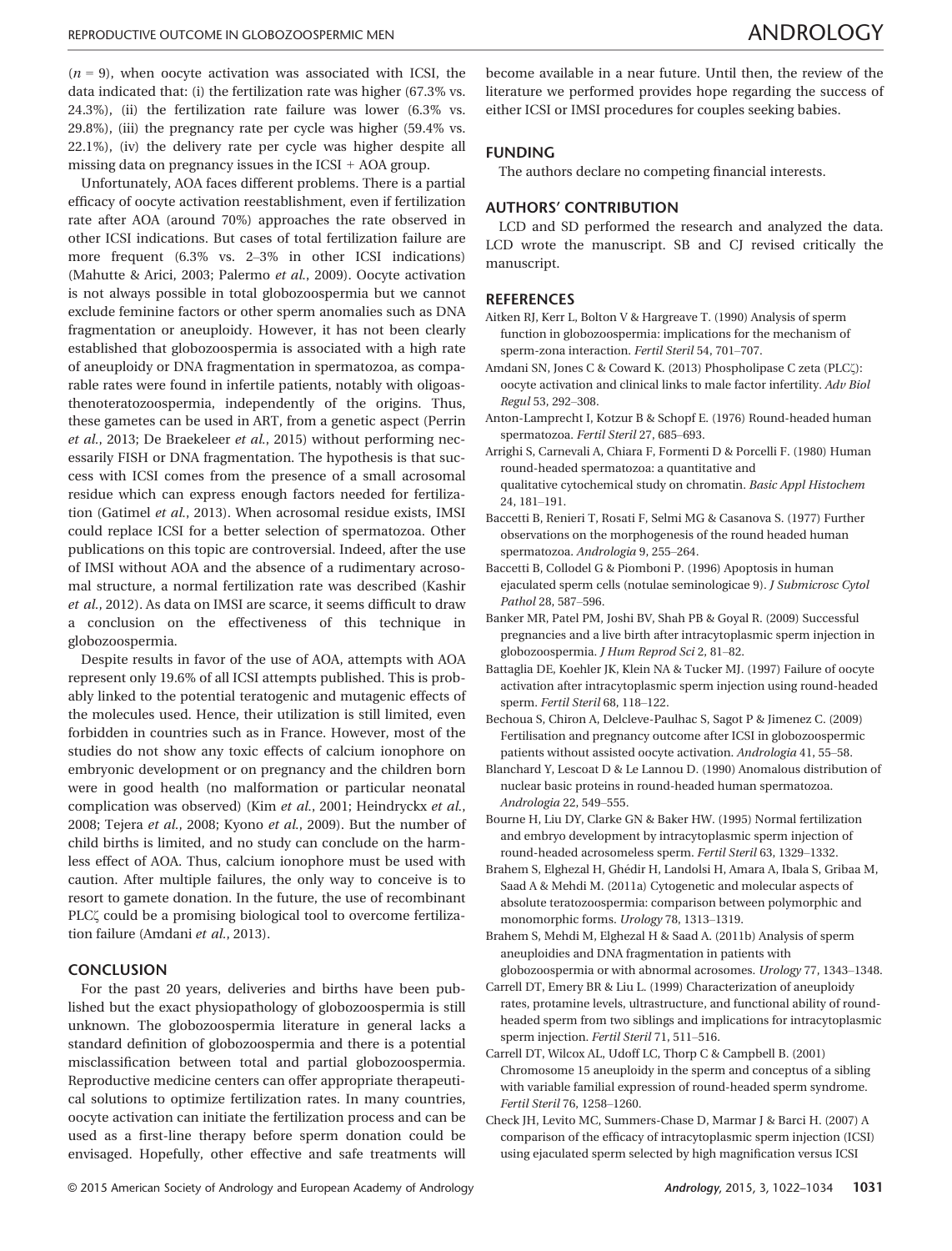with testicular sperm both followed by oocyte activation with calcium ionophore. Clin Exp Obstet Gynecol 34, 111–112.

Chianese C, Fino MG, Riera Escamilla A, López Rodrigo O, Vinci S, Guarducci E, Daguin F, Muratori M, Tamburrino L, Lo Giacco D, Ars E, Bassas L, Costa M, Pisatauro V, Noci I, Coccia E, Provenzano A, Ruiz-Castañé E, Giglio S, Piomboni P & Krausz C. (2015) Comprehensive investigation in patients affected by sperm macrocephaly and globozoospermia. Andrology 3, 203–212.

Christensen GL, Ivanov IP, Atkins JF, Campbell B & Carrell DT. (2006) Identification of polymorphisms in the Hrb, GOPC, and Csnk2a2 genes in two men with globozoospermia. J Androl 27, 11–15.

Coetzee K, Windt ML, Menkveld R, Kruger TF & Kitshoff M. (2001) An intracytoplasmic sperm injection pregnancy with a globozoospermic male. J Assist Reprod Genet 18, 311–313.

Courtot AM. (1991) Presence and localization of the 60 KD calicin in human spermatozoa presenting postacrosomal sheath defects: preliminary results. Mol Reprod Dev 28, 272–279.

Coutton C, Escoffier J, Martinez G, Arnoult C & Ray PF. (2015) Teratozoospermia: spotlight on the main genetic actors in the human. Hum Reprod Update 21, 455–485.

Dale B, Iaccarino M, Fortunato A, Gragnaniello G, Kyozuka K & Tosti E. (1994) A morphological and functional study of fusibility in roundheaded spermatozoa in the human. Fertil Steril 61, 336–340.

Dam AHDM, Koscinski I, Kremer JAM, Moutou C, Jaeger A-S, Oudakker AR, Tournaye H, Charlet N, Lagier-Tourenne C, van Bokhoven H & Viville S. (2007a) Homozygous mutation in SPATA16 is associated with male infertility in human globozoospermia. Am J Hum Genet 81, 813–820.

Dam AHDM, Feenstra I, Westphal JR, Ramos L, van Golde RJT & Kremer JAM. (2007b) Globozoospermia revisited. Hum Reprod Update 13, 63–75.

Dam AH, Ramos L, Dijkman HB, Woestenenk R, Robben H, van den Hoven L & Kremer JA. (2011) Morphology of partial globozoospermia. J Androl 32, 199–206.

Dam AHDM, Pijnenburg AJE, Hendriks JCM, Westphal H, Ramos L & Kremer JAM. (2012) Intracytoplasmic sperm injection in partial globozoospermia. Fertil Steril 97, 60–66.

De Braekeleer M, Nguyen MH, Morel F & Perrin A. (2015) Genetic aspects of monomorphic teratozoospermia: a review. J Assist Reprod Genet 32, 615–623.

Demir B, Bozdag G & Günalp S. (2008) Two siblings with complete globozoospermia. J Turk Ger Gynecol Assoc 9, 164–167.

Dirican EK, Isik A, Vicdan K, Sozen E & Suludere Z. (2008) Clinical pregnancies and livebirths achieved by intracytoplasmic injection of round headed acrosomeless spermatozoa with and without oocyte activation in familial globozoospermia: case report. Asian J Androl 10, 332–336.

Ditzel N, El-Danasouri I, Just W & Sterzik K. (2005) Higher aneuploidy rates of chromosomes 13, 16, and 21 in a patient with globozoospermia. Fertil Steril 84, 217–218.

Edirisinghe WR, Murch AR, Junk SM & Yovich JL. (1998) Cytogenetic analysis of unfertilized oocytes following intracytoplasmic sperm injection using spermatozoa from a globozoospermic man. Hum Reprod 13, 3094–3098.

Egashira A, Murakami M, Haigo K, Horiuchi T & Kuramoto T. (2009) A successful pregnancy and live birth after intracytoplasmic sperm injection with globozoospermic sperm and electrical oocyte activation. Fertil Steril 92, 2037.e5–e9.

Eldar-Geva T, Brooks B, Margalioth EJ, Zylber-Haran E, Gal M & Silber SJ. (2003) Successful pregnancy and delivery after calcium ionophore oocyte activation in a normozoospermic patient with previous repeated failed fertilization after intracytoplasmic sperm injection. Fertil Steril 79(Suppl 3), 1656–1658.

Escalier D. (1990) Failure of differentiation of the nuclear-perinuclear skeletal complex in the round-headed human spermatozoa. Int J Dev Biol 34, 287–297.

Escoffier J, Yassine S, Lee HC, Martinez G, Delaroche J, Coutton C, Karaouzène T, Zouari R, Metzler-Guillemain C, Pernet-Gallay K, Hennebicq S, Ray PF, Fissore R & Arnoult C. (2015) Subcellular localization of phospholipase  $C\zeta$  in human sperm and its absence in DPY19L2-deficient sperm are consistent with its role in oocyte activation. Mol Hum Reprod 21, 157–168.

Flörke-Gerloff S, Töpfer-Petersen E, Müller-Esterl W, Mansouri A, Schatz R, Schirren C, Schill W & Engel W. (1984) Biochemical and genetic investigation of round-headed spermatozoa in infertile men including two brothers and their father. Andrologia 16, 187–202.

Fujihara Y, Satouh Y, Inoue N, Isotani A, Ikawa M & Okabe M. (2012) SPACA1-deficient male mice are infertile with abnormally shaped sperm heads reminiscent of globozoospermia. Development (Cambridge) 139, 3583–3589.

Gatimel N, Leandri RD, Foliguet B, Bujan L & Parinaud J. (2013) Sperm cephalic vacuoles: new arguments for their non acrosomal origin in two cases of total globozoospermia. Andrology 1, 52–56.

Harbuz R, Zouari R, Pierre V, Ben Khelifa M, Kharouf M, Coutton C, Merdassi G, Abada F, Escoffier J, Nikas Y, Vialard F, Koscinski I, Triki C, Sermondade N, Schweitzer T, Zhioua A, Zhioua F, Latrous H, Halouani L, Ouafi M, Makni M, Jouk PS, S ele B, Hennebicq S, Satre V, Viville S, Arnoult C, Lunardi J & Ray PF. (2011) A recurrent deletion of DPY19L2 causes infertility in man by blocking sperm head elongation and acrosome formation. Am J Hum Genet 88, 351–361.

Heindryckx B, Van der Elst J, De Sutter P & Dhont M. (2005) Treatment option for sperm- or oocyte-related fertilization failure: assisted oocyte activation following diagnostic heterologous ICSI. Hum Reprod 20, 2237–2241.

Heindryckx B, De Gheselle S, Gerris J, Dhont M & De Sutter P. (2008) Efficiency of assisted oocyte activation as a solution for failed intracytoplasmic sperm injection. Reprod Biomed Online 17, 662–668.

Holstein AF, Schirren C & Schirren CG. (1973a) Human spermatids and spermatozoa lacking acrosomes. J Reprod Fertil 35, 489–491.

Holstein AF, Schirren CG, Schirren C & Mauss J. (1973b) Round headed spermatozoa: a cause of male infertility. Dtsch Med Wochenschr (1946) 98, 61–62.

Huang D, Jiang L, Xu W, Tong X, Zhu H, Li C, Zhou F, Liu L, Lin X & Zhang S. (2010) Fertilizing ability, cleavage potential and inheritance risk of globozoospermia. Zhonghua Yi Xue Za Zhi 90, 2351–2353.

Jeyendran RS, Van der Ven HH, Kennedy WP, Heath E, Perez-Pelaez M, Sobrero AJ & Zaneveld LJ. (1985) Acrosomeless sperm. A cause of primary male infertility. Andrologia 17, 31–36.

Kalahanis J, Rousso D, Kourtis A, Mavromatidis G, Makedos G & Panidis D. (2002) Round-headed spermatozoa in semen specimens from fertile and subfertile men. J Reprod Med 47, 489–493.

Kamiyama H, Shimizu T, Oki T, Asada T, Araki Y & Araki Y. (2012) Successful delivery following intracytoplasmic sperm injection with calcium ionophore A23187 oocyte activation in a partially globozoospermic patient. Reprod Med Biol 11, 159–164.

Kang-Decker N, Mantchev GT, Juneja SC, McNiven MA & van Deursen JM. (2001) Lack of acrosome formation in Hrb-deficient mice. Science 294, 1531–1533.

Karaca N, Yilmaz R, Kanten GE, Kervancioglu E, Solakoglu S & Kervancioglu ME. (2014) First successful pregnancy in a globozoospermic patient having homozygous mutation in SPATA16. Fertil Steril 102, 103–107.

Karaca N, Akpak YK, Oral S, Durmus T & Yilmaz R. (2015) A successful healthy childbirth in a case of total globozoospermia with oocyte activation by calcium ionophore. J Reprod Infertil 16, 116–120.

Kashir J, Sermondade N, Sifer C, Oo SL, Jones C, Mounce G, Turner K, Child T, McVeigh E & Coward K. (2012) Motile sperm organelle morphology evaluation-selected globozoospermic human sperm with an acrosomal bud exhibits novel patterns and higher levels of phospholipase C zeta. Hum Reprod 27, 3150–3160.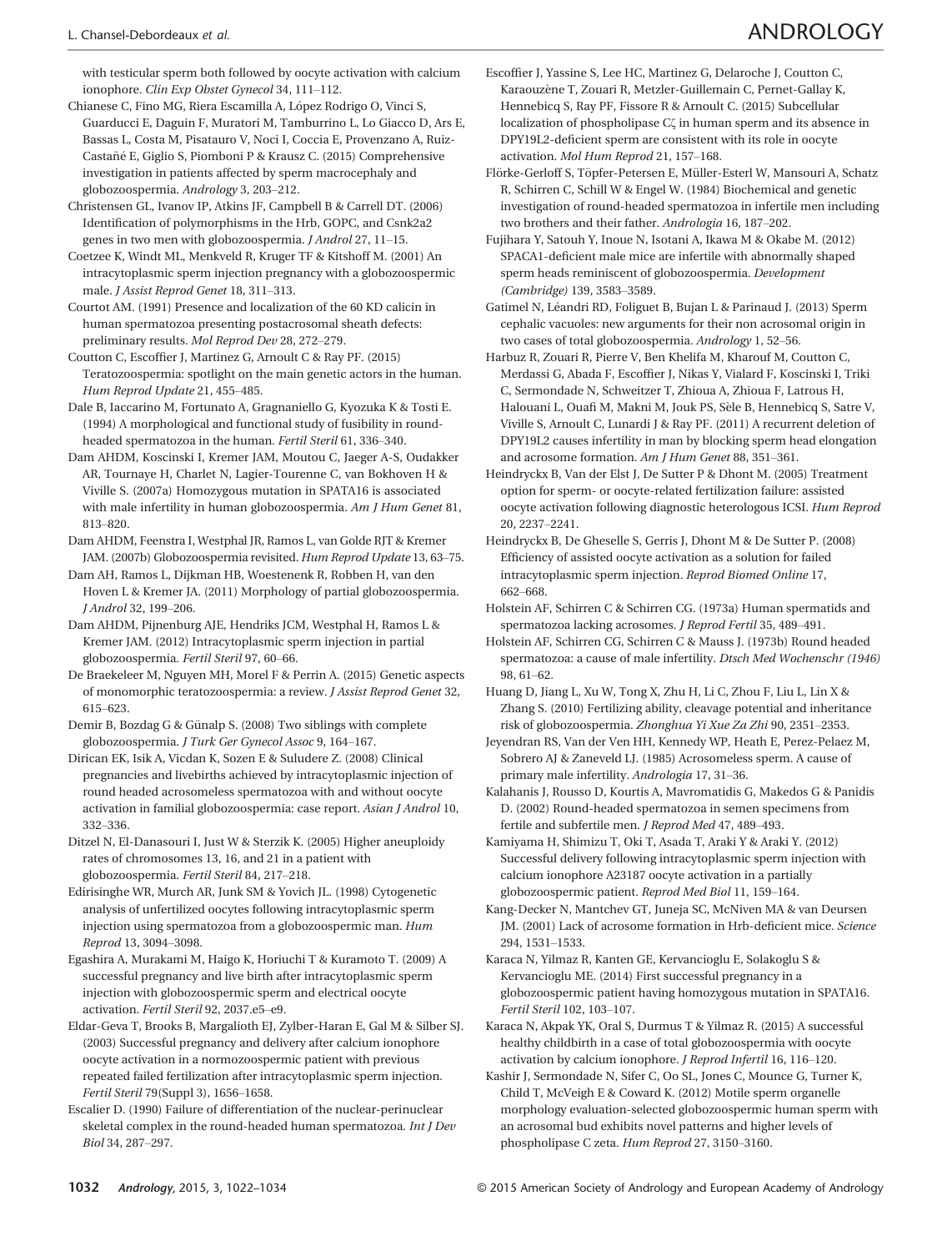- Khalili MA, Kalantar SM, Vahidi S & Ghafour-Zadeh M. (1998) Failure of fertilization following intracytoplasmic injection of round-headed sperm. Ann Saudi Med 18, 408–411.
- Kilani ZM, Shaban MA, Ghunaim SD, Keilani SS & Dakkak AI. (1998) Triplet pregnancy and delivery after intracytoplasmic injection of round-headed spermatozoa. Hum Reprod 13, 2177–2179.
- Kilani Z, Ismail R, Ghunaim S, Mohamed H, Hughes D, Brewis I & Barratt CLR. (2004) Evaluation and treatment of familial globozoospermia in five brothers. Fertil Steril 82, 1436–1439.
- Kim ST, Cha YB, Park JM & Gye MC. (2001) Successful pregnancy and delivery from frozen-thawed embryos after intracytoplasmic sperm injection using round-headed spermatozoa and assisted oocyte activation in a globozoospermic patient with mosaic Down syndrome. Fertil Steril 75, 445–447.
- Koscinski I, Elinati E, Fossard C, Redin C, Muller J, Velez de la Calle J, Schmitt F, Ben Khelifa M, Ray PF, Ray P, Kilani Z, Barratt CLR & Viville S. (2011) DPY19L2 deletion as a major cause of globozoospermia. Am J Hum Genet 88, 344–350.
- Kuentz P, Vanden Meerschaut F, ElInati E, Nasr-Esfahani MH, Gurgan T, Iqbal N, Carre-Pigeon F, Brugnon F, Gitlin SA, Velez de la Calle J, Kilani Z, De Sutter P & Viville S. (2013) Assisted oocyte activation overcomes fertilization failure in globozoospermic patients regardless of the DPY19L2 status. Hum Reprod 28, 1054–1061.
- Kullander S & Rausing A. (1975) On round-headed human spermatozoa. Int J Fertil 20, 33–40.
- Kyono K, Nakajo Y, Nishinaka C, Hattori H, Kyoya T, Ishikawa T, Abe H & Araki Y. (2009) A birth from the transfer of a single vitrified-warmed blastocyst using intracytoplasmic sperm injection with calcium ionophore oocyte activation in a globozoospermic patient. Fertil Steril 91, 931.e7–e11.
- Lalonde L, Langlais J, Antaki P, Chapdelaine A, Roberts KD & Bleau G. (1988) Male infertility associated with round-headed acrosomeless spermatozoa. Fertil Steril 49, 316–321.
- Lanzendorf S, Maloney M, Ackerman S, Acosta A & Hodgen G. (1988) Fertilizing potential of acrosome-defective sperm following microsurgical injection into eggs. Gamete Res 19, 329–337.
- Larson KL, Brannian JD, Singh NP, Burbach JA, Jost LK, Hansen KP, Kreger DO & Evenson DP. (2001) Chromatin structure in globozoospermia: a case report. J Androl 22, 424–431.
- Liu J, Nagy Z, Joris H, Tournaye H, Devroey P & Van Steirteghem A. (1995a) Successful fertilization and establishment of pregnancies after intracytoplasmic sperm injection in patients with globozoospermia. Hum Reprod 10, 626–629.
- Liu J, Nagy Z, Joris H, Tournaye H, Smitz J, Camus M, Devroey P & Van Steirteghem A. (1995b) Analysis of 76 total fertilization failure cycles out of 2732 intracytoplasmic sperm injection cycles. Hum Reprod 10, 2630–2636.
- Liu G, Shi Q-W & Lu G-X. (2010) A newly discovered mutation in PICK1 in a human with globozoospermia. Asian J Androl 12, 556–560.
- Lundin K, Sjögren A, Nilsson L & Hamberger L. (1994) Fertilization and pregnancy after intracytoplasmic microinjection of acrosomeless spermatozoa. Fertil Steril 62, 1266–1267.
- Mahutte NG & Arici A. (2003) Failed fertilization: is it predictable?Curr Opin Obstet Gynecol 15, 211–218.
- Martin RH, Greene C & Rademaker AW. (2003) Sperm chromosome aneuploidy analysis in a man with globozoospermia. Fertil Steril 79 (Suppl 3), 1662–1664.
- Molelekwa V & Kruger TF. (2015) The management of a patient with globozoospermia–a case report. Obstet Gynaecol 25, 19–20.
- Morel F, Douet-Guilbert N, Le Bris M-J, Amice V, Le Martelot MT, Roche S, Valeri A, Derrien V, Amice J & De Braekeleer M. (2004) Chromosomal abnormalities in couples undergoing intracytoplasmic sperm injection. A study of 370 couples and review of the literature. Int J Androl 27, 178–182.
- Moretti E, Collodel G, Scapigliati G, Cosci I, Sartini B & Baccetti B. (2005) "Round head" sperm defect. Ultrastructural and meiotic segregation study. J Submicrosc Cytol Pathol 37, 297–303.
- Nardo LG, Sinatra F, Bartoloni G, Zafarana S & Nardo F. (2002) Ultrastructural features and ICSI treatment of severe teratozoospermia: report of two human cases of globozoospermia. Eur J Obstet Gynecol Reprod Biol 104, 40–42.
- Nistal M & Paniagua R. (1978) Morphogenesis of round-headed human spermatozoa lacking acrosomes in a case of severe teratozoospermia. Andrologia 10, 49–51.

Palermo GD, Neri QV, Takeuchi T & Rosenwaks Z. (2009) ICSI: where we have been and where we are going. Semin Reprod Med 27, 191–201.

- Pedersen H & Rebbe H. (1974) Fine structure of round-headed human spermatozoa. Reproduction 37, 51–54.
- Perrin A, Louanjli N, Ziane Y, Louanjli T, Le Roy C, Gueganic N, Amice V, De Braekeleer M & Morel F. (2011) Study of aneuploidy and DNA fragmentation in gametes of patients with severe teratozoospermia. Reprod Biomed Online 22, 148–154.
- Perrin A, Coat C, Nguyen MH, Talagas M, Morel F, Amice J & De Braekeleer M. (2013) Molecular cytogenetic and genetic aspects of globozoospermia: a review. Andrologia 45, 1–9.
- Pirrello O, Machev N, Schimdt F, Terriou P, M enezo Y & Viville S. (2005) Search for mutations involved in human globozoospermia. Hum Reprod 20, 1314–1318.
- Pierre V, Martinez G, Coutton C, Delaroche J, Yassine S, Novella C, Pernet-Gallay K, Hennebicq S, Ray PF & Arnoult C. (2012) Absence of Dpy19l2, a new inner nuclear membrane protein, causes globozoospermia in mice by preventing the anchoring of the acrosome to the nucleus. Development (Cambridge) 139, 2955–2965.
- Rybouchkin A, Dozortsev D, Pelinck MJ, De Sutter P & Dhont M. (1996) Analysis of the oocyte activating capacity and chromosomal complement of round-headed human spermatozoa by their injection into mouse oocytes. Hum Reprod 11, 2170–2175.
- Rybouchkin AV, Van der Straeten F, Quatacker J, De Sutter P & Dhont M. (1997) Fertilization and pregnancy after assisted oocyte activation and intracytoplasmic sperm injection in a case of round-headed sperm associated with deficient oocyte activation capacity. Fertil Steril 68, 1144–1147.
- Sahu B, Ozturk O & Serhal P. (2010) Successful pregnancy in globozoospermia with severe oligoasthenospermia after ICSI. J Obstet Gynaecol 30, 869–870.
- Schirren CG, Holstein AF & Schirren C. (1971) Uber die morphogenese rund-köpfiger spermatozoen des menschen. Andrologia 3, 117-125.
- Schmiady H, Schulze W, Scheiber I & Pfüller B. (2005) High rate of premature chromosome condensation in human oocytes following microinjection with round-headed sperm: case report. Hum Reprod 20, 1319–1323.
- Sermondade N, Hafhouf E, Dupont C, Bechoua S, Palacios C, Eustache F, Poncelet C, Benzacken B, Levy R & Sifer C. (2011) Successful childbirth after intracytoplasmic morphologically selected sperm injection without assisted oocyte activation in a patient with globozoospermia. Hum Reprod 26, 2944–2949.
- Singh G. (1992) Ultrastructural features of round-headed human spermatozoa. Int J Fertil 37, 99–102.
- Stone S, O'Mahony F, Khalaf Y, Taylor A & Braude P. (2000) A normal livebirth after intracytoplasmic sperm injection for globozoospermia without assisted oocyte activation: case report. Hum Reprod 15, 139–141.
- Strassburger D, Reichart M, Kaufman S, Kasterstein E, Komarovsky D, Bern O, Friedler S, Schachter M, Ron-El R & Raziel A. (2007) Morphology assessment and fluorescence in situ hybridization of the same spermatozoon using a computerized cell-scanning system. Hum Reprod 22, 201–209.